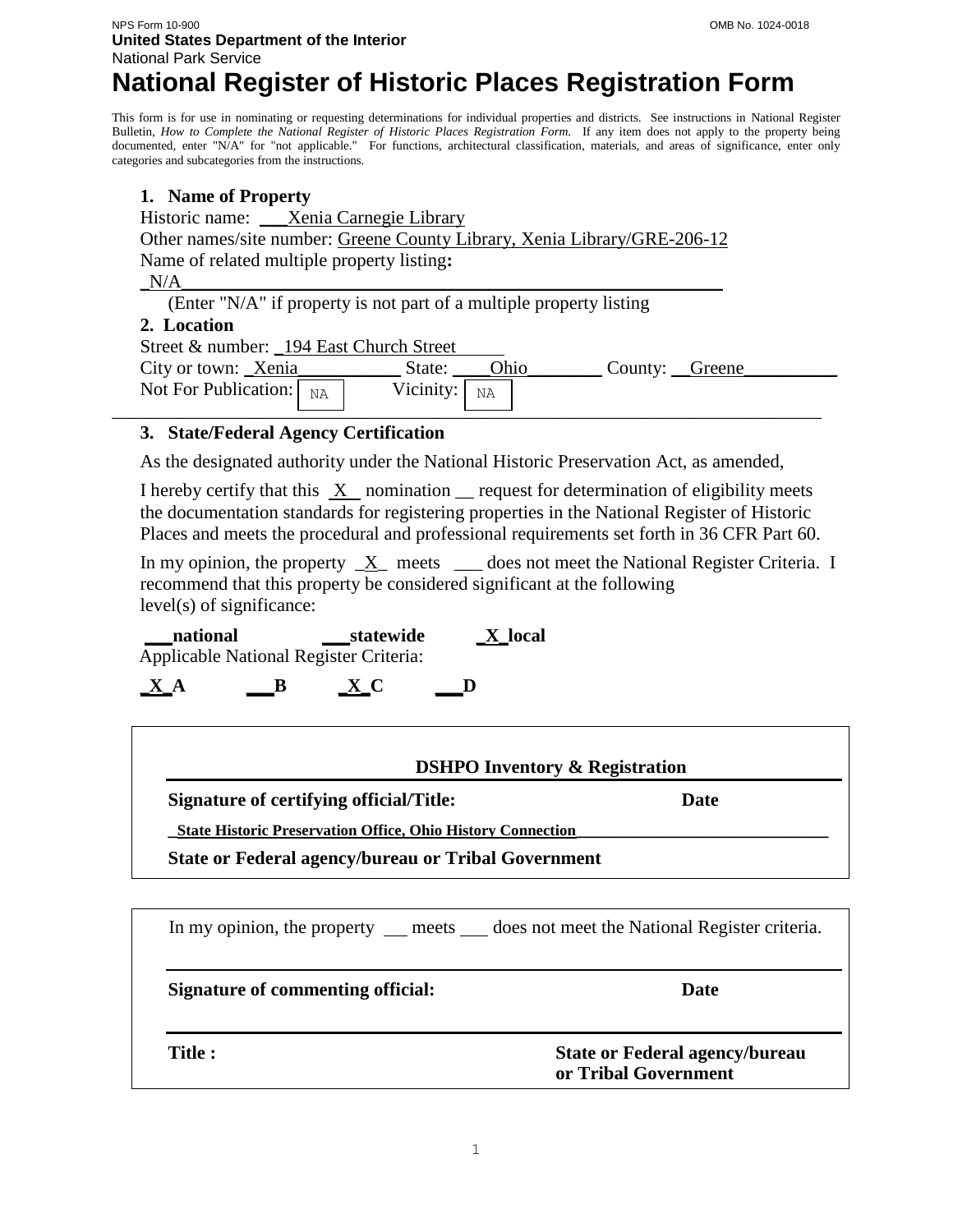Name of Property County and State County and State County and State

# **4. National Park Service Certification**

I hereby certify that this property is:

- entered in the National Register
- determined eligible for the National Register
- determined not eligible for the National Register
- removed from the National Register
- $\Box$  other (explain:)  $\Box$

Signature of the Keeper Date of Action

\_\_\_\_\_\_\_\_\_\_\_\_\_\_\_\_\_\_\_\_\_\_\_\_\_\_\_\_\_\_\_\_\_\_\_\_\_\_\_\_\_\_\_\_\_\_\_\_\_\_\_\_\_\_\_\_\_\_\_\_\_\_\_\_\_\_\_\_\_\_

\_\_\_\_\_\_\_\_\_\_\_\_\_\_\_\_\_\_\_\_\_\_\_\_\_\_\_\_\_\_\_\_\_\_\_\_\_\_\_\_\_\_\_\_\_\_\_\_\_\_\_\_\_\_\_\_\_\_\_\_\_\_\_\_\_\_\_\_\_\_\_\_\_\_\_\_

# **5. Classification**

# **Ownership of Property**

| (Check as many boxes as apply.)<br>Private: |   |
|---------------------------------------------|---|
| Public – Local                              | X |
| Public – State                              |   |
| Public - Federal                            |   |

# **Category of Property**

(Check only **one** box.)

| Building $(s)$ | X |
|----------------|---|
| District       |   |
| Site           |   |
| Structure      |   |
| Object         |   |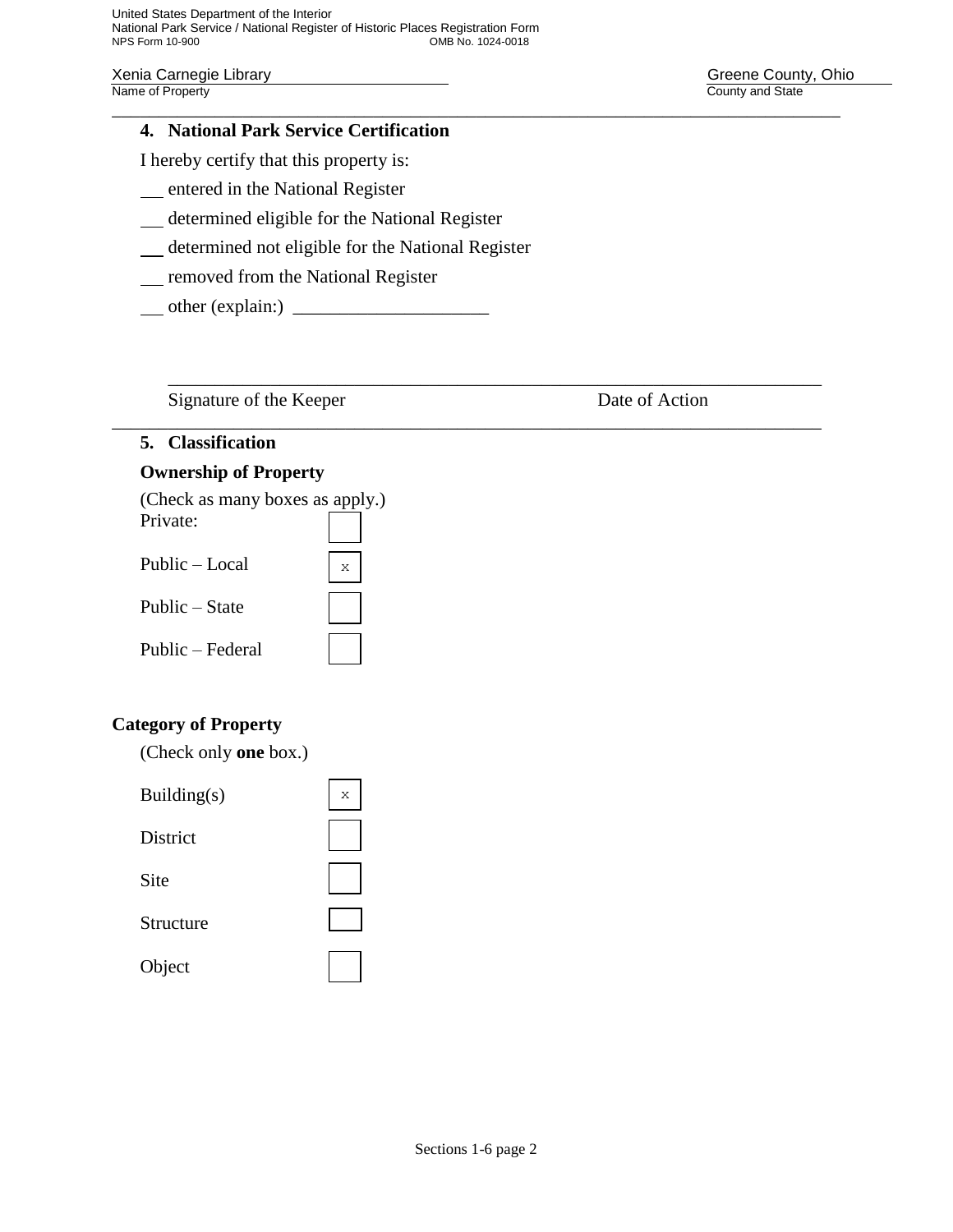| Xenia Carnegie Library                                    |                 | Greene County, Ohio |
|-----------------------------------------------------------|-----------------|---------------------|
| Name of Property                                          |                 | County and State    |
| <b>Number of Resources within Property</b>                |                 |                     |
| (Do not include previously listed resources in the count) |                 |                     |
| Contributing                                              | Noncontributing |                     |
|                                                           |                 | buildings           |
|                                                           |                 | sites               |
|                                                           |                 | structures          |
|                                                           |                 | objects             |
|                                                           |                 | Total               |

Number of contributing resources previously listed in the National Register \_\_\_\_\_\_\_\_\_

\_\_\_\_\_\_\_\_\_\_\_\_\_\_\_\_\_\_\_\_\_\_\_\_\_\_\_\_\_\_\_\_\_\_\_\_\_\_\_\_\_\_\_\_\_\_\_\_\_\_\_\_\_\_\_\_\_\_\_\_\_\_\_\_\_\_\_\_\_\_\_\_\_\_\_\_

**6. Function or Use Historic Functions** (Enter categories from instructions.) \_\_EDUCATION: Library\_\_\_\_\_\_\_

**Current Functions**

\_\_\_\_\_\_\_\_\_\_\_\_\_\_\_  $\_$  $\_$ 

 $\_$  $\_$ 

 $\_$ 

(Enter categories from instructions.) \_\_Vacant/Not In Use\_\_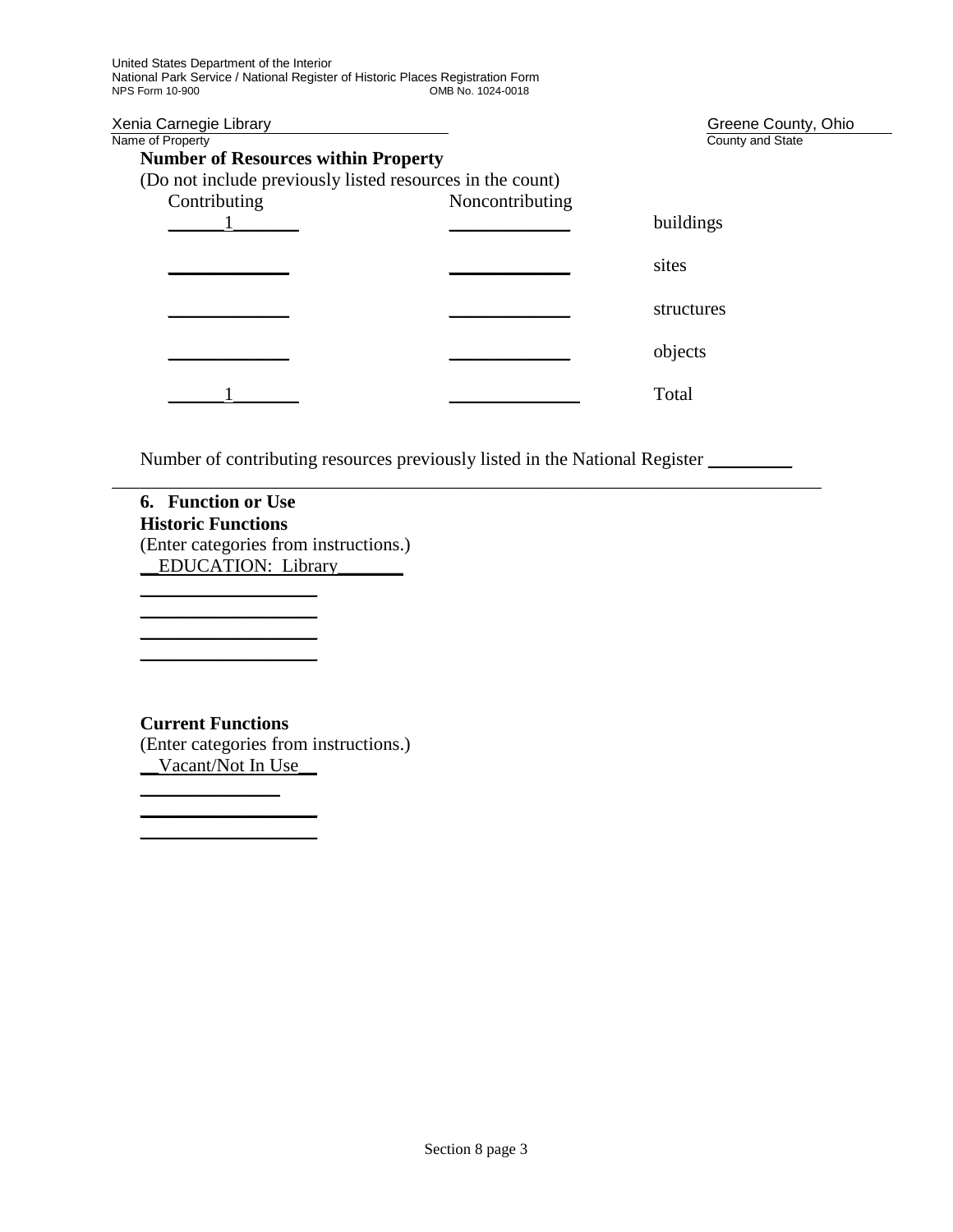Xenia Carnegie Library Martin County, Ohio Carnegie Library Greene County, Ohio County, Ohio County, Ohio County<br>
Name of Property

County and State

#### **7. Description**

#### **Architectural Classification**

 $\_$  $\_$  $\_$  $\_$  $\_$  $\_$ 

(Enter categories from instructions.) LATE  $19^{TH}$  &  $20^{TH}$  CENTURY REVIVALS: Classical Revival/Neo-Classical Revival

\_\_\_\_\_\_\_\_\_\_\_\_\_\_\_\_\_\_\_\_\_\_\_\_\_\_\_\_\_\_\_\_\_\_\_\_\_\_\_\_\_\_\_\_\_\_\_\_\_\_\_\_\_\_\_\_\_\_\_\_\_\_\_\_\_\_\_\_\_\_\_\_\_\_\_\_

**Materials:** (enter categories from instructions.) Principal exterior materials of the property: \_\_\_BRICK; LIMESTONE

#### **Narrative Description**

(Describe the historic and current physical appearance and condition of the property. Describe contributing and noncontributing resources if applicable. Begin with **a summary paragraph** that briefly describes the general characteristics of the property, such as its location, type, style, method of construction, setting, size, and significant features. Indicate whether the property has historic integrity.)

\_\_\_\_\_\_\_\_\_\_\_\_\_\_\_\_\_\_\_\_\_\_\_\_\_\_\_\_\_\_\_\_\_\_\_\_\_\_\_\_\_\_\_\_\_\_\_\_\_\_\_\_\_\_\_\_\_\_\_\_\_\_\_\_\_\_\_\_\_\_\_\_\_\_\_\_\_\_

#### **Summary Paragraph**

The Xenia Carnegie Library is a Classical Revival-style building constructed in 1904 on the east side of Xenia, Ohio. Located in a mostly residential area, the Xenia Carnegie Library is sited on a 200 foot by 165 foot grassy corner lot with minimal landscaping. The Xenia Carnegie Library is an ornate example of a Carnegie library, featuring an elaborate central entrance portico with fluted Ionic columns, enclosed entablature, and a sculptural tympanum. Designed by William S. Kaufmann, Architects of Pittsburgh, and built by Xenia contractor Thomas C. Owens, the symmetrical-plan building is constructed of buff brick with a raised limestone foundation and limestone trim. The interior space includes a 726 square foot rotunda supported by faux pink marble Ionic columns with a stained glass skylight. Other spaces in the building's interior include reading rooms, the stacks, and office spaces. The Xenia Carnegie Library retains a high degree of historic integrity, with the overall appearance and character of the building remaining largely unchanged from the historic period.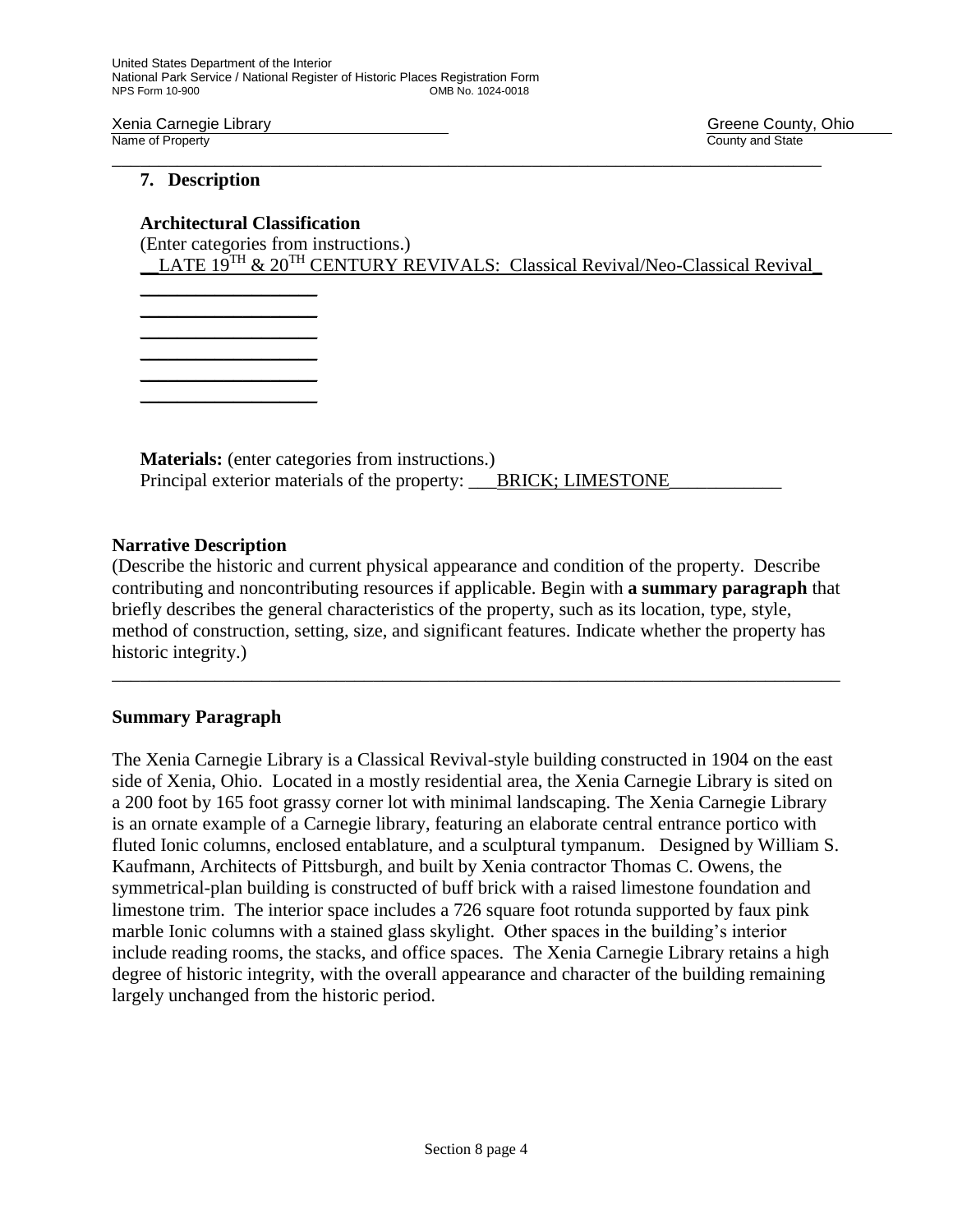Xenia Carnegie Library Martin County, Ohio Carnegie Library Channel County, Ohio County, Ohio County, Ohio County, Ohio

County and State

#### **Narrative Description**

#### Setting

The Xenia Carnegie Library is located east of downtown Xenia in a mostly residential area (Figures 1-2). The building faces East Church Street at the corner of North Collier Street, sitting at the northeast corner of the intersection on a level grassy lot that is approximately 200 x 165 feet. West of the library, stands the Xenia YMCA and the Xenia Adult Recreation and Services Center. Otherwise, the surrounding area is primarily residential, containing a mix of dwellings dating from the late  $19<sup>th</sup>$  to mid-20<sup>th</sup> century. A walkway from the front steps connects to the public sidewalk along Church Street and a second walkway leads from the front steps to a paved area on the east side of the lot. The building is free of foundation plantings, and two mature trees stand at the front of the lot.

\_\_\_\_\_\_\_\_\_\_\_\_\_\_\_\_\_\_\_\_\_\_\_\_\_\_\_\_\_\_\_\_\_\_\_\_\_\_\_\_\_\_\_\_\_\_\_\_\_\_\_\_\_\_\_\_\_\_\_\_\_\_\_\_\_\_\_\_\_\_\_\_\_\_\_\_\_\_

### Exterior

The masonry building rests atop a foundation of rock-face granite block below grade with an ashlar-cut limestone plinth course above (Photo 1). Basement windows punctuate the plinth course on all elevations. The south-facing façade rises above the limestone foundation and is separated from it with a limestone water table that continues around the entire building. The walls are of buff brick laid in a running bond. A continuous frieze and overhanging cornice with a dentil band below are located below the main roofline. The hipped roof is clad in asphalt shingles. The library has a front-facing T-shape plan with wings shorter in height than the main section in each rear corner. A garage addition was added to the northeast corner of the building in 1935 to house the book mobile.

The façade is composed of a slightly projecting central portico flanked on either side by large one-bay side wings housing the reading rooms (Photos 2-3). The portico is accessed by a series of stone steps flanked by a low limestone knee wall. The two-story portico extends above the main roofline to incorporate fluted Ionic columns and brick pilasters supporting a full entablature which includes a simple architrave and a frieze with "FREE TO THE PEOPLE" incised across the front in block letters. The brick pilasters stand on the outer edges of the portico while the columns flank the central entryway. The cornice on the portico incorporates large dentils that are part of the enclosed pediment gable containing a sculptural tympanum of a center medallion surrounded by a wreath and flanked by garlands and rosettes.

The main entry features the original double-leaf, wood paneled half-glazed doors. Above the doors is a sixteen-light transom with geometric-patterned lights. Framing the entry is an ornate carved limestone surround and ornamental pediment. Stone consoles support the ornate carved stone coronet with an open book as its centerpiece. Below the pediment is a geometric frieze that continues to the brick pilasters. Narrow one-over-one double-hung wood sash windows are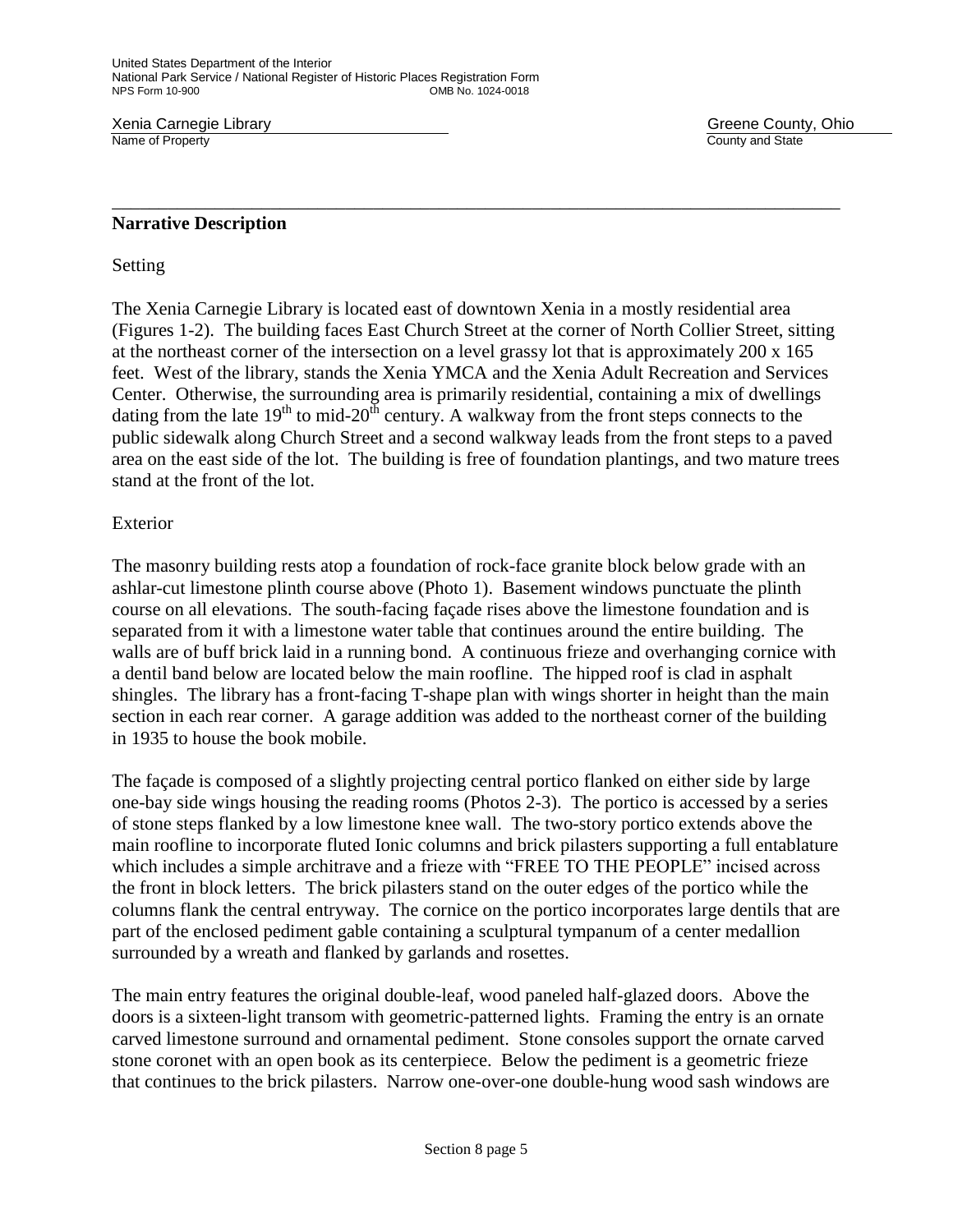Xenia Carnegie Library Greene County, Ohio

Name of Property **County Accounty County and State** located on the façade between the pilasters and columns, directly below the geometric-patterned limestone frieze.

The two identical side wings, which housed the reading rooms, contain tripartite windows of one-over-one double-hung sash with transoms above on the facade. Ornate carved limestone divides the windows. A limestone panel is below the limestone sills and contains a band of carved garland. Another decorative band of limestone surrounds the windows, and a carved console is centered above the middle window.

The three-bay east and west elevations of the side wings are identical and exhibit wall treatment and window configurations similar to that of the main façade (Photo 4). The center bay of each elevation contains tripartite windows identical to those on the façade. The outer bays feature single one-over-one double-hung wood sash windows with decorative cartouches above. Each cartouche features an open book in the center surrounded by ornamental scrollwork and flanked by torches.

The two-story rear section, which originally housed the stacks, contains five evenly-spaced single-light wood sash windows on both the first and second stories (Photos 5 -6). The firststory windows have limestone sills and keystones flanked by voussoirs as decorative hoods. The second story windows also have limestone sills and are set directly below the frieze. The onestory wings located to either side of the main section have flat roofs with a cornice and dentil band at the roofline. The side (west) elevation of the west wing has two windows, while the rear elevation contains a single centered window. The windows are framed in limestone, with limestone sills and a keystone centered above. The east wing has been mostly obscured by the 1935 garage addition which features a flat roof, yellow brick walls, and a concrete block foundation (Photo 7). The north elevation of the garage addition has a wood-paneled overhead garage door, and the east elevation has four-light metal sash window with a concrete sill.

### Interior

The interior details of the building are quite elaborate and remain mostly intact. The front entry doors lead into a small vestibule space with a second set of double-leaf, one-light wood paneled doors providing access into the rotunda space of the library. The doors are framed by a heavy wood cornice and frieze (Photo 8). East of the entrance vestibule, and accessed from the rotunda space, is a small room that functioned as the cloakroom, while on the west side of the vestibule are stairs leading from the rotunda space to the basement. The stairs retain their original wood banister with a turned-post balustrade (Photo 9).

The rotunda at the center of the library is supported by a series of faux pink marble Ionic columns and features the original stained glass dome. The faux marble throughout the rotunda space is most likely made of a hard lime plaster painted to emulate pink marble. Above the columns is a decorative plaster frieze of garland with a dentil band above (Photo 10). Above the frieze, the ceiling curves inward to meet the stained glass dome. Dropped fluorescent lights extend from the rotunda. The walls of the center space are clad in faux pink marble wainscoting with decorative paneled plaster sections above (Photo 11). The floor in the entry vestibule and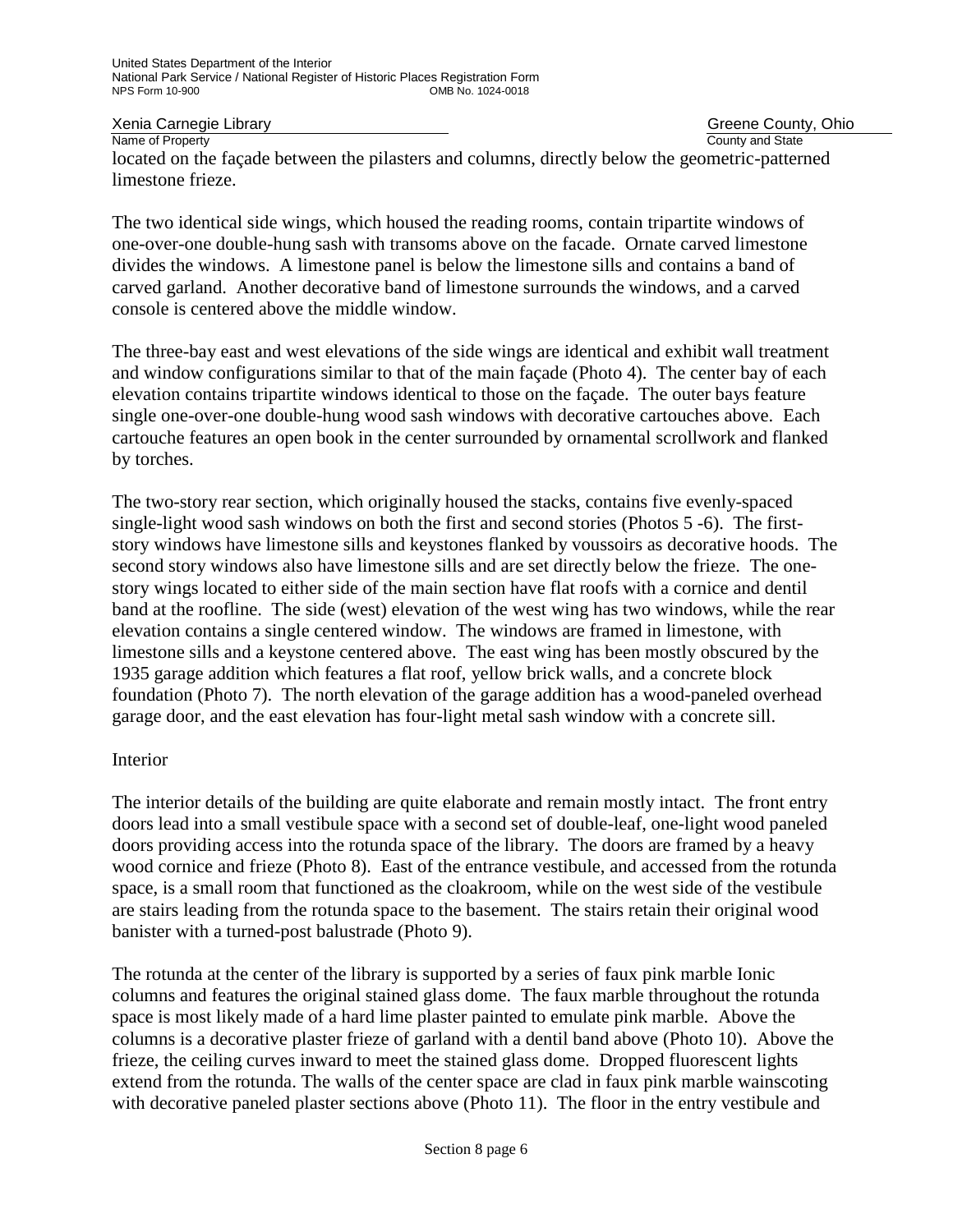Xenia Carnegie Library Martin County, Ohio Carnegie Library Greene County, Ohio County, Ohio County, Ohio County<br>
Name of Property

County and State rotunda space was originally tile mosaic that was covered with linoleum at an unknown date (Photo 12). The circulation desk was originally located in the rotunda space, facing the front door.

On either side of the rotunda space are reading rooms which feature plaster walls with wood baseboards, wood trim at the door and window openings, and drop-down fluorescent lights (Photo 13). The walls between the reading rooms and rotund space are wood paneled with single-light glazing above to allow for natural light to reach the center of the library and provide visibility into the reading rooms from the circulation desk (Photos 14-15). Small rooms with lower ceilings heights are located in the rear wings on either side of the two-story stack section. The rooms originally functioned as a reference room, a cataloguing room, and an office and have similar finishes except for having much lower ceiling heights.

The doorway to the stacks, which is located at the back of the rotunda space, is framed in dark wood with a large plaster cartouche centered above (Photo 11). The stack section is two-stories with a metal framing system creating the second story level which is accessed by metal stairs with metal banisters (Photo 16). The room's shelving is a series of metal ranges (shelving units) that can be lifted floor to floor (Photo 17-18).

The full basement is divided to into five rooms. The finishes include concrete floors and glazed tile walls (Photo 19). A kitchen and bathroom were inserted into one of the rooms when the library functioned as a residence.

#### Alterations

A garage to house the bookmobile was added in 1935, which falls within the period of significance. The Xenia tornado of 1974 damaged the original hipped clay-tile roof, stained glass dome, and several trees. The stained glass window was repaired, while the clay-tile roof was replaced with asphalt shingles. At an unknown date the tile floor was covered in linoleum. Used as a residence from 1983-1992, a bathroom, kitchen and living quarters were added in the basement.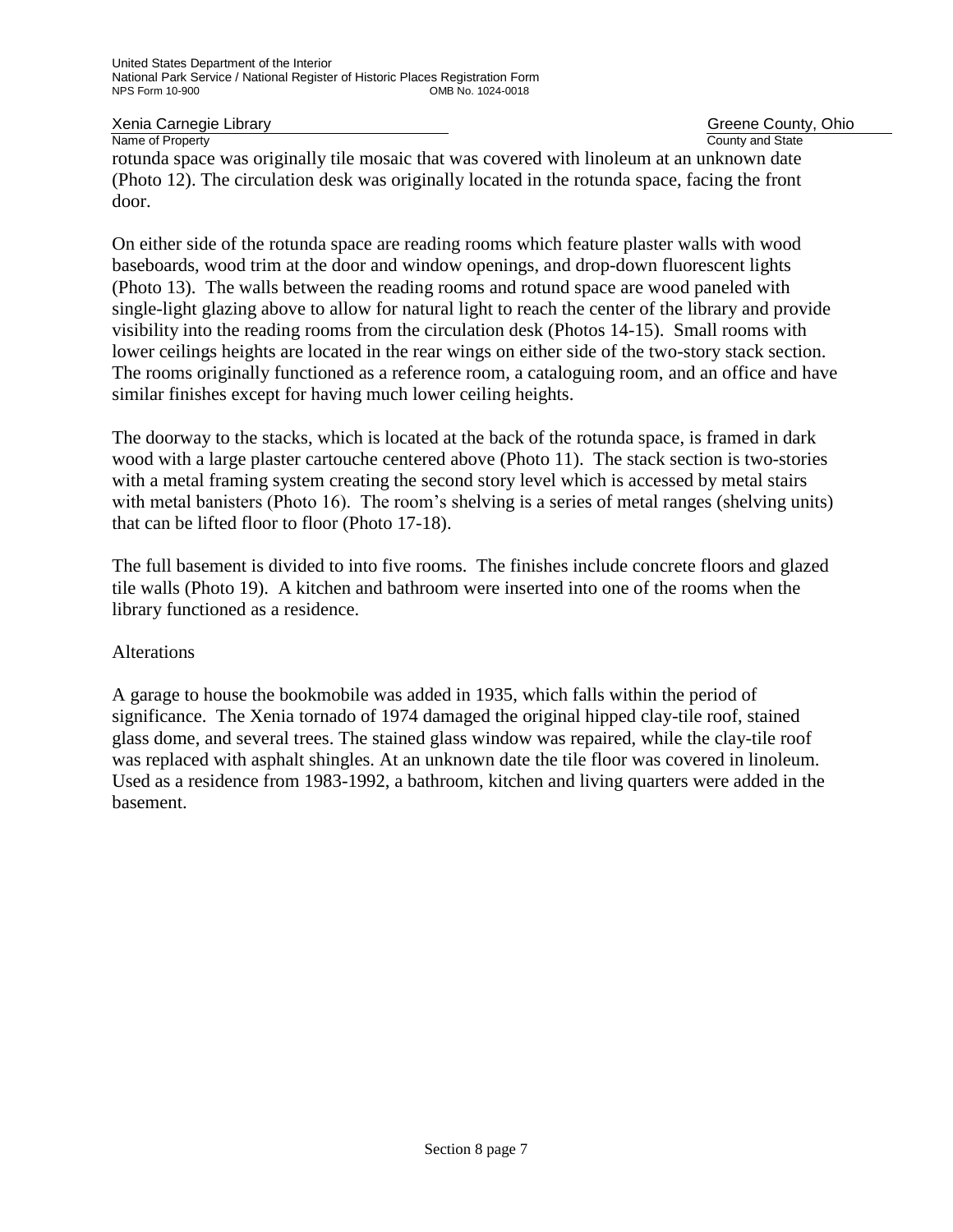Xenia Carnegie Library Martin County, Ohio Network Creene County, Ohio Network Creene County, Ohio Network County<br>
Name of Property

County and State

#### **8. Statement of Significance**

#### **Applicable National Register Criteria**

(Mark "x" in one or more boxes for the criteria qualifying the property for National Register listing.)

- A. Property is associated with events that have made a significant contribution to the broad patterns of our history.
- B. Property is associated with the lives of persons significant in our past.

\_\_\_\_\_\_\_\_\_\_\_\_\_\_\_\_\_\_\_\_\_\_\_\_\_\_\_\_\_\_\_\_\_\_\_\_\_\_\_\_\_\_\_\_\_\_\_\_\_\_\_\_\_\_\_\_\_\_\_\_\_\_\_\_\_

- C. Property embodies the distinctive characteristics of a type, period, or method of construction or represents the work of a master, or possesses high artistic values, or represents a significant and distinguishable entity whose components lack individual distinction.
- 

x

x

x

D. Property has yielded, or is likely to yield, information important in prehistory or history.

#### **Criteria Considerations**

(Mark "x" in all the boxes that apply.)

- A. Owned by a religious institution or used for religious purposes
- B. Removed from its original location
- 
- C. A birthplace or grave
- D. A cemetery
- E. A reconstructed building, object, or structure
- F. A commemorative property
- G. Less than 50 years old or achieving significance within the past 50 years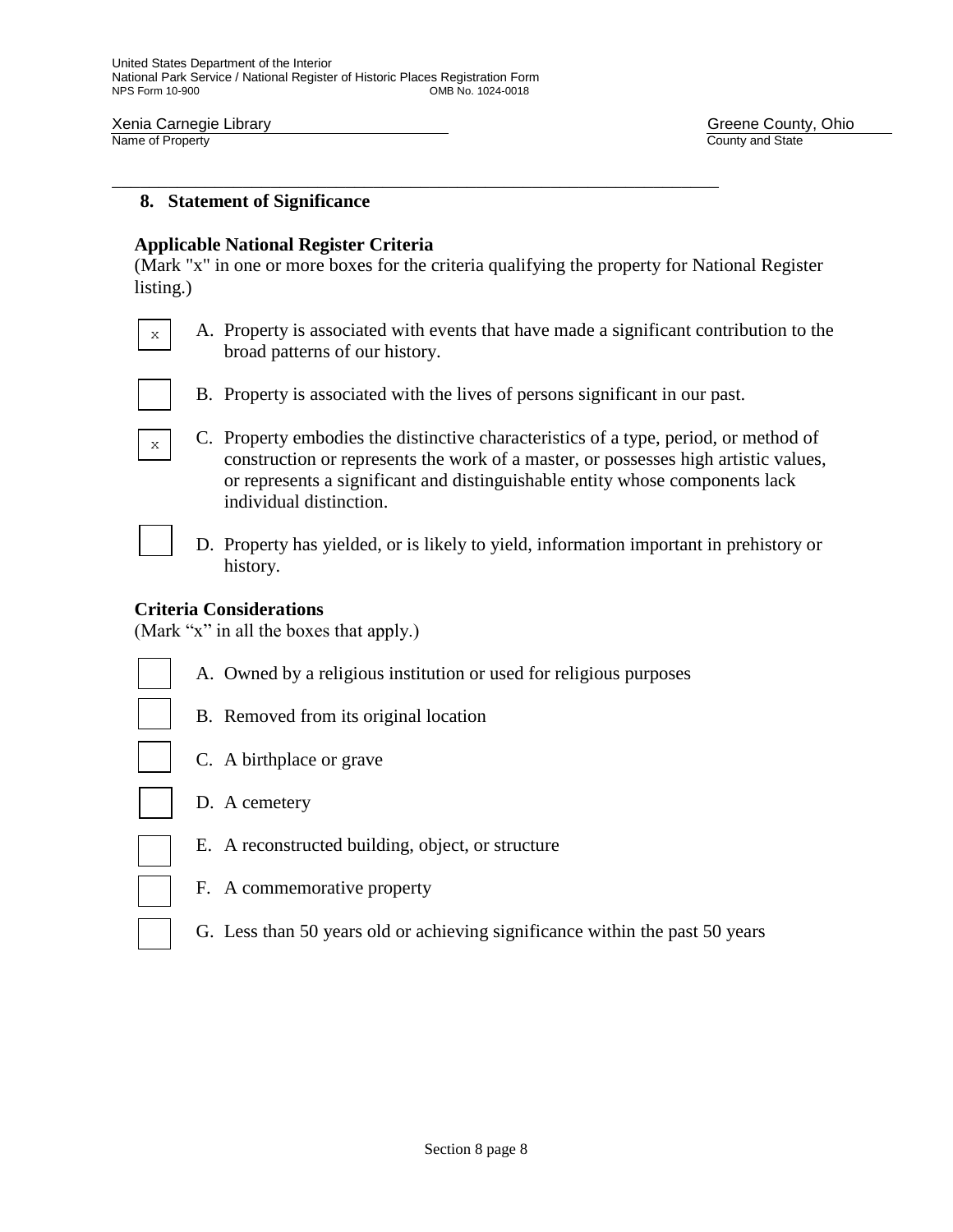Xenia Carnegie Library Martin County, Ohio County, Ohio County, Ohio County, Ohio County, Ohio County, Ohio County and State Name of Property

**Areas of Significance** (Enter categories from instructions.) \_Architecture\_\_\_\_\_\_\_\_ Education

**Period of Significance**

 $\_$ 

 $\_$  $\_$  $\_$  $\_$ 

\_\_\_1904-1965\_\_\_\_\_\_\_  $\_$ 

**Significant Dates**

\_\_\_1904\_\_\_ \_\_ \_\_\_1906 \_\_

### **Significant Person**

 $\_$  $\_$  $\_$ 

(Complete only if Criterion B is marked above.)

**Cultural Affiliation**  $\_$ 

 $\_$  $\_$ 

**Architect/Builder** \_William Kauffman\_ \_Thomas C. Owens, Xenia contractor\_\_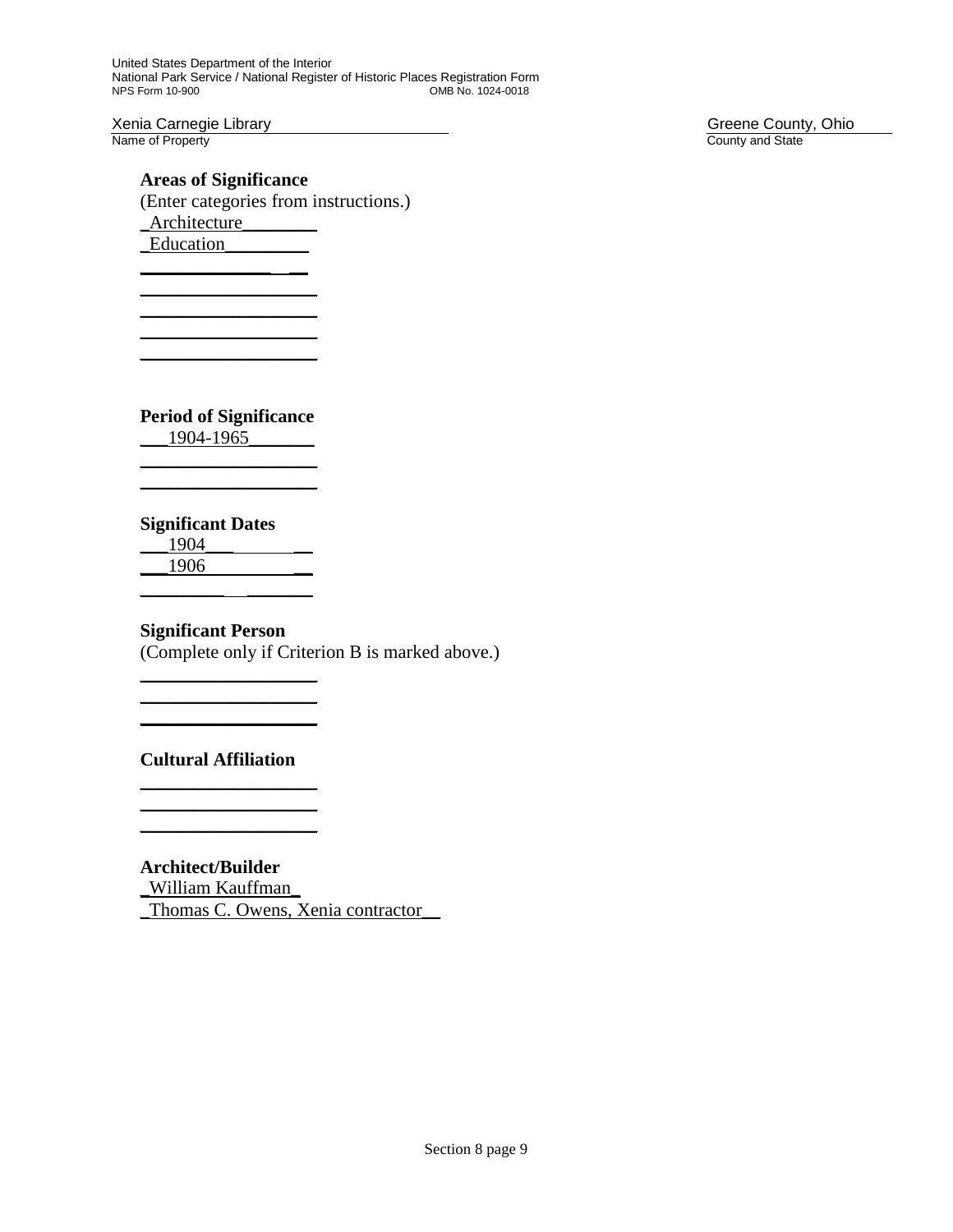Xenia Carnegie Library Greene County, Ohio

Name of Property **County and State Statement of Significance Summary Paragraph** (Provide a summary paragraph that includes level of significance, applicable criteria, justification for the period of significance, and any applicable criteria considerations.)

The Xenia Carnegie Library is significant at the local level under Criterion A in the area of Education for its contribution and important role in the educational history of Xenia and surrounding area as well as for its association of the nation-wide free public library program instituted by philanthropist Andrew Carnegie during the early twentieth century. Built in 1904, the library is also significant under Criterion C in the area of Architecture as an ornate example of a library that embodies the distinctive characteristics of the Carnegie library type featuring the Classical Revival-style of architecture. The period of significance is from 1904 when the library was completed to 1965, per the National Register 50 year guideline.

\_\_\_\_\_\_\_\_\_\_\_\_\_\_\_\_\_\_\_\_\_\_\_\_\_\_\_\_\_\_\_\_\_\_\_\_\_\_\_\_\_\_\_\_\_\_\_\_\_\_\_\_\_\_\_\_\_\_\_\_\_\_\_\_\_\_\_\_\_\_\_\_\_\_\_\_\_\_

**Narrative Statement of Significance** (Provide at least **one** paragraph for each area of significance)

### *Andrew Carnegie's Library Building Program*

In the late nineteenth and early twentieth centuries, broad public support began to grow for the establishment of free libraries due to a growing interest in sharing knowledge and educating the public. Advocates for free public libraries believed the libraries provided people a means for self-improvement and would enlighten their communities. Generous donations were often made by private philanthropists to support a community's endeavors to establish a public library; however, none were as generous in the support of public libraries as steel-magnate Andrew Carnegie. One of the richest men in America during his lifetime, Carnegie made his fortune by investing in the booming post-Civil War industries such as the railroads and oil and then steel. Following his retirement in 1901 at the age of 65, Carnegie increased his focus significantly on philanthropy, more particularly to funding the construction of library buildings. Carnegie was inspired by his own experiences as child and his pursuit of self-education with limited means, and the generosity of Colonel Joseph Anderson who made his own personal library collection available to Carnegie (Armentrout 2003: vii).

Carnegie's library program began on a small scale in his own hometown of Dunfermline, Scotland, in 1881 and then in Pittsburgh and Allegheny, Pennsylvania. However, word of his generosity quickly spread and requests for funds came in throughout the country. By the end of his library program in 1919, Carnegie and the Carnegie Corporation provided grants totaling more than \$56 million to build 2,509 libraries throughout the world, in addition to his other philanthropic pursuits (Armentrout 2003: iii). In the United States, grants were provided for the construction of 1,689 public libraries throughout the country.

Carnegie's library philanthropy revolutionized the public library program in the United States by providing a means for small communities to establish public libraries. Prior to his program, most libraries were typically subscription libraries run by local literary or women's groups, as was the case in Xenia. Most had troubles finding affordable places to house the library and difficulty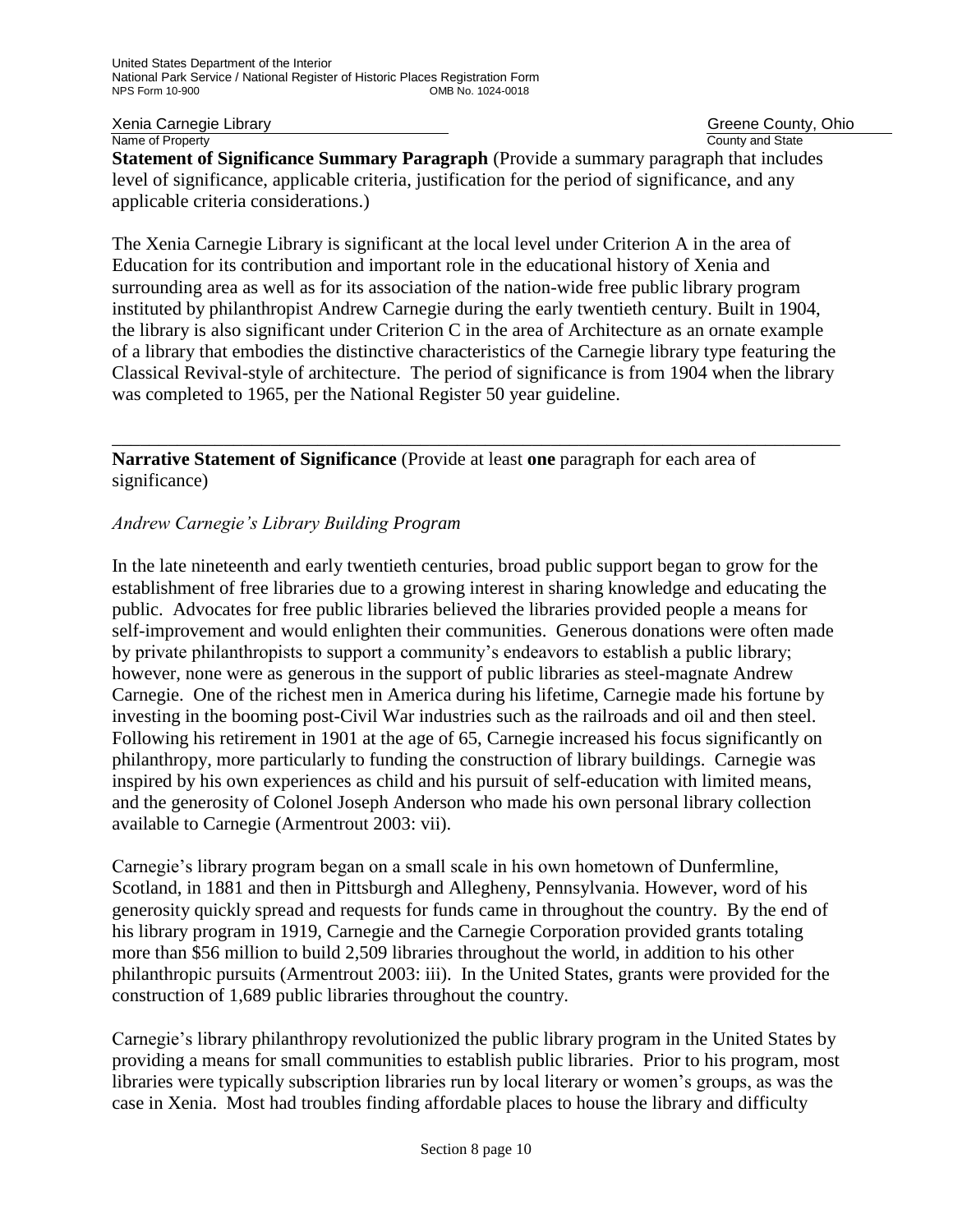Xenia Carnegie Library **Greene County, Ohio**<br>
Name of Property Greene County, Ohio County and State

raising funds to operate them. In the end, many of these early attempts by communities to establish a public library were unsuccessful.

News spread quickly of Carnegie's library building program, a program that had no official name. James Bertram, Carnegie's secretary, was assigned the task of coordinating the library grant program and would issue the money in three installments- at groundbreaking, at one-third completion, and at full completion. Since the program had no official name or application, a representative of the library or a town official would initiate the process by writing a letter to Carnegie requesting a grant. Bertram would in return send the interested party a form to complete that required proof of need, a suitable building site, and the assurance of local tax support (Armentrout 2003: iv). As part of the program, the communities were required to provide a building site, books, staff, and it was to tax itself yearly at a tenth of Carnegie's grant to support operation and maintenance costs of the library.

The Midwest was the largest recipient of Carnegie library grants in the United States with Ohio ranked 5<sup>th</sup> in country. The first Carnegie libraries to be funded in Ohio occurred in 1899 and were located in Steubenville and East Liverpool both places were where Carnegie had spent time. By the end of the program, Ohio received 78 grants from Carnegie used to construct 111 libraries. In Greene County, there were two other Carnegie-funded libraries in addition to Xenia. They included the Carnegie Library on the Old Wilbur Force University Campus built in 1907 at Wilberforce University (listed on the National Register in 2004) and the Cedarville Carnegie Library, which was built in 1908 to serve both the Cedarville College community and the town residents (Armentrout 2003: 27 and 181).

# *A Public Library for Xenia, Ohio*

In 1803, the geographic center of the newly formed Greene County was selected as the location for the county seat. The new town was named "Xenia," which signifies hospitality in Greek. A public square was laid out, and the county jail and courthouse soon relocated to the square followed by businesses to serve both the needs of Xenia residents as well as those conducting business at the courthouse. In 1817, Xenia was incorporated as a town, having a population of nearly 600 by 1819. The town grew slowly, yet steadily until the arrival of the railroads in 1845 when industry and growth took off. Between 1840 and 1850, the population of Xenia more than doubled from 1,406 to 3,021 residents (Avdakov and Griffin 2014: 31-32).

Xenia's first library dates to March 1816 when a group of 52 men formed a subscription library. Little is known about this first library's activities, but the group remained active into the 1870s, holding meetings annually on the fourth Saturday in March to conduct business and elect officers and charge annual subscriptions of \$5.00 (Armentrout 2003: 189). In the 1840s, a "Lyceum" was founded, but it only survived for a few years, with its books passing to the YMCA (*Xenia Daily Gazette* 7/3/1976: A-4).

The library movement in Xenia truly began when eight women who were graduates of Xenia College formed the Tuesday Club on August 20, 1878. The intentions of the club were for members to prepare literary papers and discuss literature, activities that would require access to a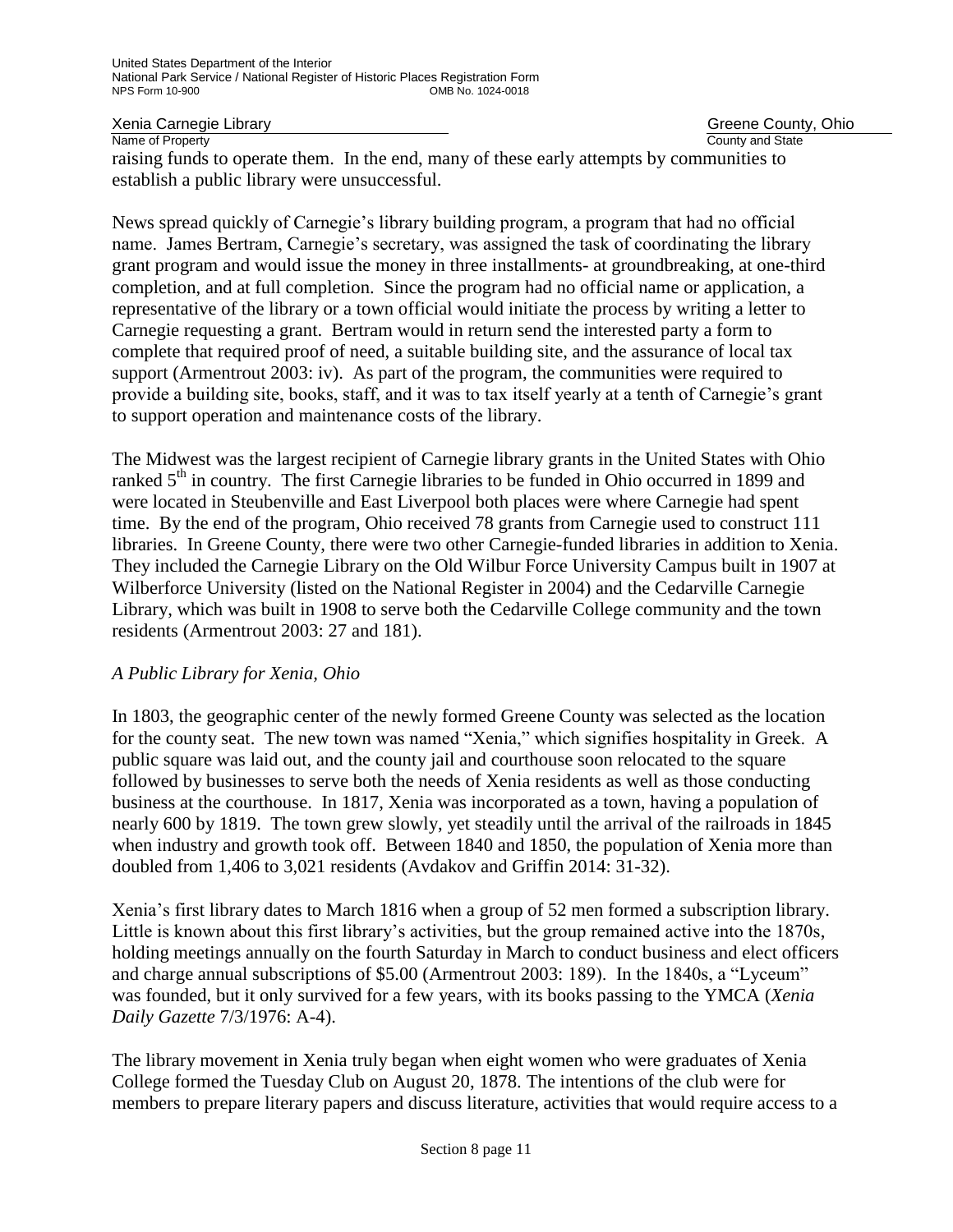Xenia Carnegie Library **Greene County, Ohio**<br>
Name of Property Greene County, Ohio County and State

library. Eventually emerging into the Young Women's Library Association in 1881, the group was given a library space in a large room on the second floor of a building on Greene Street by Mr. Eli Millen, and the books that had been passed on to the YMCA were given to the newly formed library (*Xenia Daily Gazette* 7/3/1976: A-5). Helen Hoven Santmyer, a Xenia native and known for the bestseller *And The Ladies of the Club,* recalled this library location in *Ohio Town* as being just off the courthouse square, with the second story location being accessed by a flight of narrow, rickety wooden steps located between two buildings (Santmeyer 1962: 190-191). The building which housed the library also contained the post office on the ground floor, a milliner's shop and the Woman's Exchange. The room was provided to the group rent free, as one of the members was the niece of the building's owner.

For many years, the library was only open on Wednesday afternoons and all day Saturdays with the members taking turns volunteering as librarians. In 1885, due to demand, the library hours were extended, and the Association called on the citizens for donations. With donations, amounting to \$227.50, the association was able to bring on its first librarian, Clara Martin (*Xenia Daily Gazette*: 5/30/1970). In 1888, Etta McElwain became the official librarian, a role she held for over 40 years. In 1899, a new state law enabled school boards to levy a tax, so the library went public when it started receiving public tax support through the school board (*Xenia Daily Gazette* 7/3/1976: A-5).

By 1902, the Young Women's Library Association had learned about Carnegie's library building program and decided to apply for a grant. Louisa Lackey and Diana Roberts donated a 200 x 165 foot lot, part of their estate, for the site of the library building (*Xenia Daily Gazette* 10/24/1977). That same year, James Bertram, private secretary to Andrew Carnegie, in a handwritten note, granted the organization \$20,000 for a library building.

The architect William Kauffman, who was the nephew of Louisa Lackey and Diana Roberts, donated his services in the design of the library. A 1903 local newspaper article described him as a leading architect of Pittsburg and read:

"Some months ago, during a visit of Mr. Kauffman to Xenia he manifested great interest in the library enterprise and in view of this and his sentiment in the matter, expressed the feeling that it would be gratifying to him to be allowed to supervise the erection of the building, and said if the ladies would allow him he would be much pleased to furnish the plans and oversee the work of building wholly free of cost" (*Xenia Daily Gazette* 6/22/1903: 8).

Born in Bellefontaine, Ohio, Kaufmann was most notably involved in the design of the First Presbyterian Church (now Trinity United Presbyterian) in Uniontown, Pennsylvania, and the Westmoreland County Courthouse, in Greensburg, Pennsylvania. The members of the Young Women's Library Association took him up on his offer and were permitted to review his plans upon completion. Based on the plans, the building was described as being "the most suitable and beautiful building" by the association (*Xenia Daily Gazette* 6/22/1903: 8).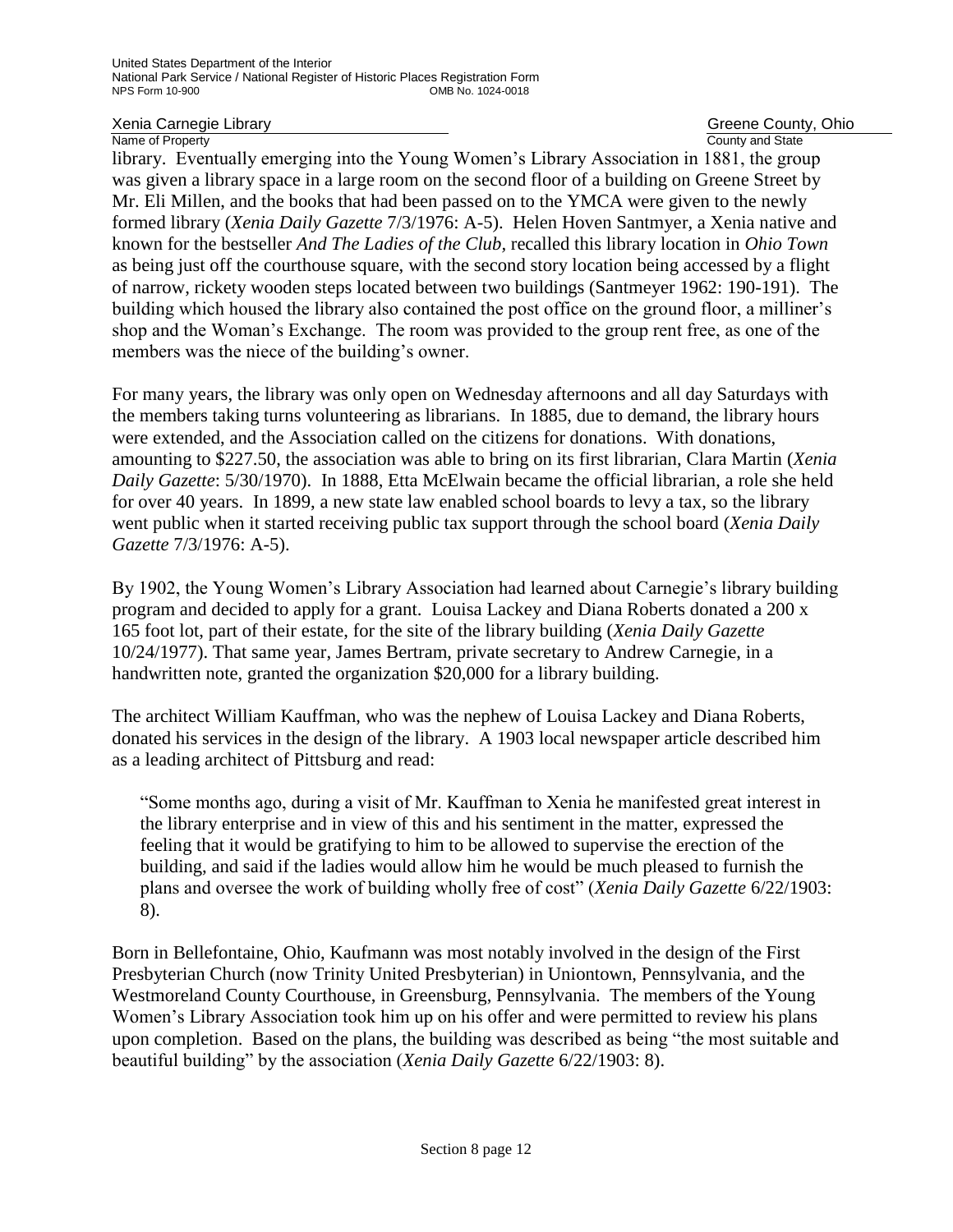Xenia Carnegie Library Greene County, Ohio Name of Property **County Accounty County and State** 

A notice to contractors was posted in the *Xenia Daily Gazette* in June 1903, and Thomas C. Owens, who was from Xenia, was hired as the contractor. The foundation work on the library began in the fall of 1903, with construction continuing through the following spring. On July 22, 1904, the cornerstone of the library was laid, and it contained all correspondence from Carnegie and Bertram, a Bible, a history of the library, and other items of the time (*Xenia Daily Gazette* 10/24/1977). Construction of the building was completed in 1904, and in June 1905, the ladies requested additional funds from James Bertram. An additional \$3,500 was granted by Bertram for furniture for the building (*Xenia Daily Gazette* 11/21/1935).

The libraries official public opening was on June 26, 1906. The dedication ceremony was a gala affair attended by Xenia's social and political leaders. A poem composed specifically for the occasion by noted Xenia native and well known poet, Frederic Ridgely Torrence (1874-1950), was read at the ceremony by Miss Clara Allen. Ridgely Torrence was a noted poet and playwright who wrote some of the first serious and accurate dramas of African American life that were strongly influenced from his experiences growing up in Xenia, an integrated town that had been part of the Underground Railroad. The following is the inscription poem:

Of granite and of marl we build us walls With iron and oak for outward furniture Within are dreams. The stone may not endure, To one faint ask with wood the metal falls, The dreams remain in dim eternal halls, Builded of mind on mind, that do immure Beauty and strife and prayer and all things pure Which to the soul the written page recalls

So here the lulled, Greek flutes may wake some youth Or one may burn with Agememnon's glance Or watch with David by the shadowy cattle Biding his hour. With Portia or with Ruth Maids may find sisterhood, or old romance Louden upon the wind and win a battle (*Xenia Daily Gazette* 6/27/1906: 8).

The completed 'little temple', as it was referred to by the mayor of Xenia at the opening, featured two reading rooms, one for children and one for adults, at either side of the lobby (*Xenia Daily Gazette* 6/27/1906: 2). The *Xenia Republican* described the children's reading room as "especially inviting, and the little folks have already evinced strong appreciation of the round tables and low comfortable chairs provided them" (7/3/1906). The librarian's desk was placed at the back of the lobby followed by the stack room. A reference room was located behind the adult reading room while a cataloging room and the office of the library trustees were behind the children's reading room (*Xenia Daily Gazette* 5/7/1904). At the time of its opening, the library housed 9,916 books on its shelves, with Etta McElwain continuing to serve as librarian.

The 1920s saw an expansion of the library system in Greene County when a new library law passed resulting in the formation of the County District Library. Library branches were built in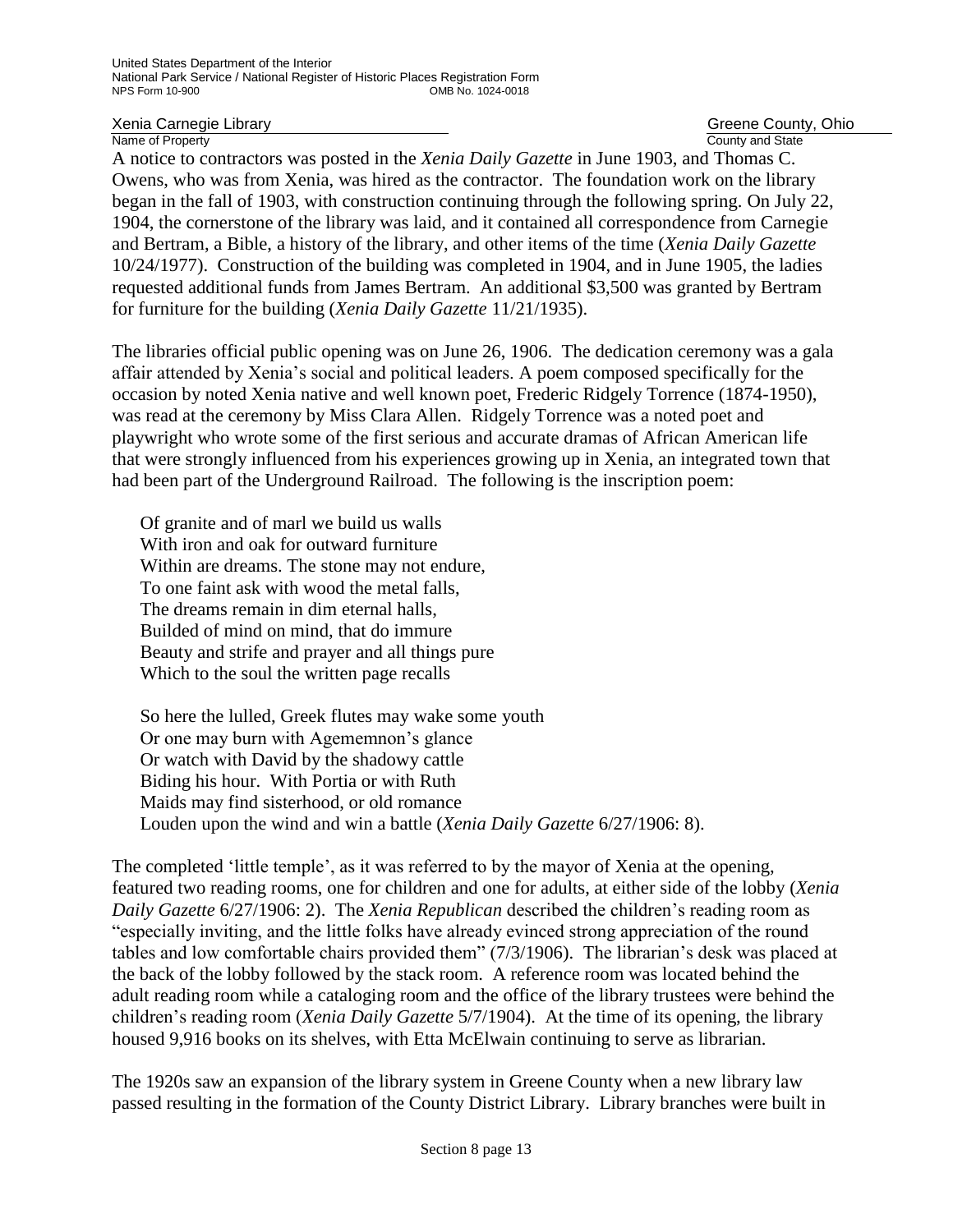Xenia Carnegie Library Greene County, Ohio

Name of Property **County Accounty County and State** Ross, Bowersville, Spring Valley, Beavercreek, and Jamestown and deposit stations were established in several small communities (*Xenia Daily Gazette* 7/3/1976: A-5). In 1928, a book mobile was purchased to transport books between branches, and the garage addition was added to the library to house the book mobile in 1935.

In 1974, a tornado devastated the town of Xenia and caused the library to close for a number of days. The tornado damaged the hip clay-tile roof, stained glass dome, and several trees. The stained glass dome was repaired, while the clay-tile roof was replaced with asphalt shingles. Additionally, 2,000 books were also lost, and total damages to the library were more than \$27,000, with some reports as high as \$42,000 (*Xenia Dailey Gazette* 10/24/1977).

It was eventually decided that the Xenia Carnegie Library no longer provided enough space for the growing community. A new two-story library facility was built in 1978 closer to downtown, and the Xenia Carnegie Library closed its doors and was used for storage. In 1983 the building was purchased with the intention of using it as a private residence, and a kitchen and bathroom were added in the basement. However, the building was sold back to the county and currently remains under county ownership.

# *The Carnegie Library as a Building Type*

The Carnegie Library building program had an enormous impact on the design of small libraries throughout the country and on how the libraries functioned. When the program started in 1899, Andrew Carnegie requested better layouts, more public access, and professional staff to be included in the libraries he funded. Therefore, Carnegie libraries were typically designed to encourage communication between the librarian and the patrons, in large part by locating the librarian's desk in a central location. Carnegie libraries also had open stacks, which encourage people to browse and choose for themselves, in contrast to earlier libraries, where patrons had to ask for books from closed stacks.

In *Ohio Town*, Helen Hooven Santmyer compares her experiences as a young girl visiting the new Xenia Carnegie Library with those at the old, closed-stack, library, illustrating how the above concepts employed at the Carnegie library significantly changed how she used the library:

It wasn't immediately that you did go home from the new library: you were no longer restricted to choosing your book and going off with it. Here there was a separate room for children: all the way around its walls, beneath the windows, were open shelves, none so high as to be above eye level; there were chairs and tables, and on the tables magazines, and an old-fashioned stereopticon with slides. You could stay until suppertime if you liked. If you were torn between two books, you could read one of them there and take the other with you. Lovely long quiet afternoons: it didn't matter that it was hot, that Miss McElwain was being tart with someone at the desk, or that there were pages gone, here and there, from the book you were reading (Santmyer 1962: 205-206).

During the late nineteenth century, a conflict existed between the library professionals who wanted libraries designed for efficiency in library administration and the library benefactors and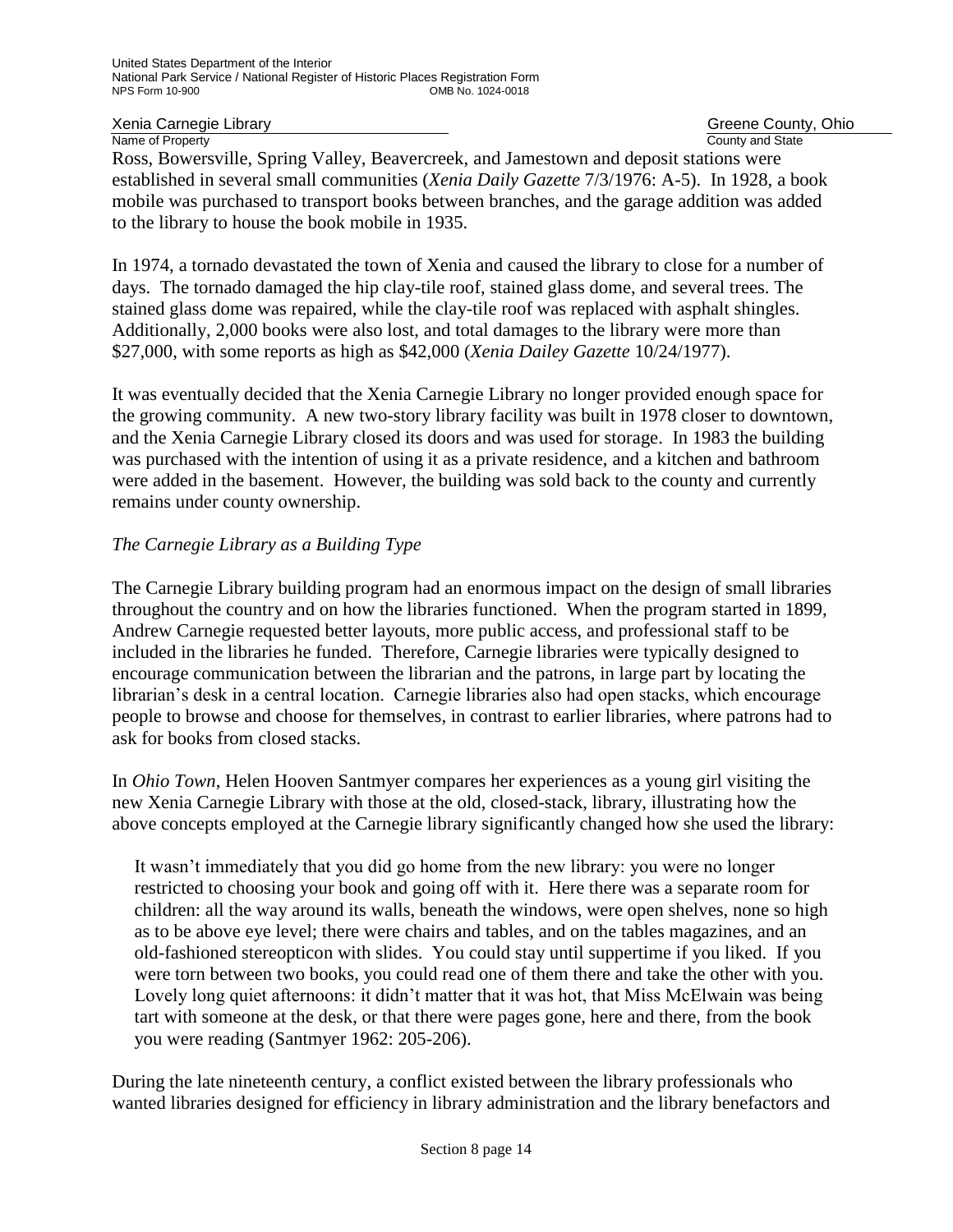Xenia Carnegie Library **Greene County, Ohio**<br>
Name of Property Greene County, Ohio County and State

their architects who wanted the buildings to reflect current trends in civic architecture. One of the leading architects of the time in library design was Henry Hobson Richardson who designed several small libraries in the United States between 1879 and 1885. Influenced by his exposure to library design in France, his libraries featured compartmentalized interior spaces designed for specific uses with those uses reflected in the exterior elevations of the library. He favored, like other architects of the time, the alcoved-hall library plan—typically placing the book hall on the building's long access with the reading rooms and other secondary spaces on the cross axis (Van Slyck 1995: 4).

Librarians, on the other hand were, opposed to libraries designed with alcoves, closed stacks, and the emphasis on visual effect over the ease of library administration (Van Slyck 1995: 7). They found reading rooms placed in nooks and alcoves difficult to supervise and too much time and effort was involved in retrieving books from the upper levels of the book alcoves. They were also concerned about uneven heating levels and the lack of ventilation in the upper stacks. As the librarian profession developed at the end of the nineteenth century, librarians became more vocal about their concerns and became inserting their influence on library design, an influence that can be seem in the designs of Carnegie libraries.

Although specific architectural standards were not developed by Carnegie or required for a library grant, he placed importance on economy and efficiency, and he and Bertram become more involved in offering suggestions as the program expanded. Prior to 1904, they never issued blueprints, design requirements, or recommended a particular architectural style. Eventually they became aware of architectural excesses, such as grand colonnades, massive entry halls, and the use of marble and other expensive building materials, going into the designs of the libraries they were funding, and Bertram began reviewing Carnegie library blueprints in 1904 for buildings that ran over budget. By 1908, Bertram's approval was required on all building plans for Carnegie funded projects, and he also sought expert advice on library design form library professionals (Van Slyck 1995: 34 and Anderson 2000: 8). In 1911, Bertram issued a pamphlet called "Notes on the Erection of Library Buildings" that presented six floor plans to assist communities and architects in designing their libraries. The most commonly adopted of the plans called for a main floor with an adult reading area on one side, a children's area on the other, and the librarian's desk between the two. The front door was located in the middle, opposite the librarian. As seen in the Xenia Library, this plan was well in use in the design of Carnegie libraries prior to 1911.

Bertram encouraged grant recipients to hire architects, preferable ones with experience designing libraries. Although Bertram encouraged the hiring of architects, he declined to communicate directly with the architects and only corresponded with the grant recipients themselves (Anderson 2000: 8). The architects, however, were often placed in a conflicting role between Carnegie and Bertram and the grant recipients. On one hand, Carnegie and Bertram saw the purpose of the grants as to construct efficient and cost-effective buildings to house a public library, while communities saw it more as an opportunity to construct a building of status (Anderson 2000: 9). This forced architects to come up with designs that would satisfy Bertram's desire for efficiency with a community's desire for a landmark building.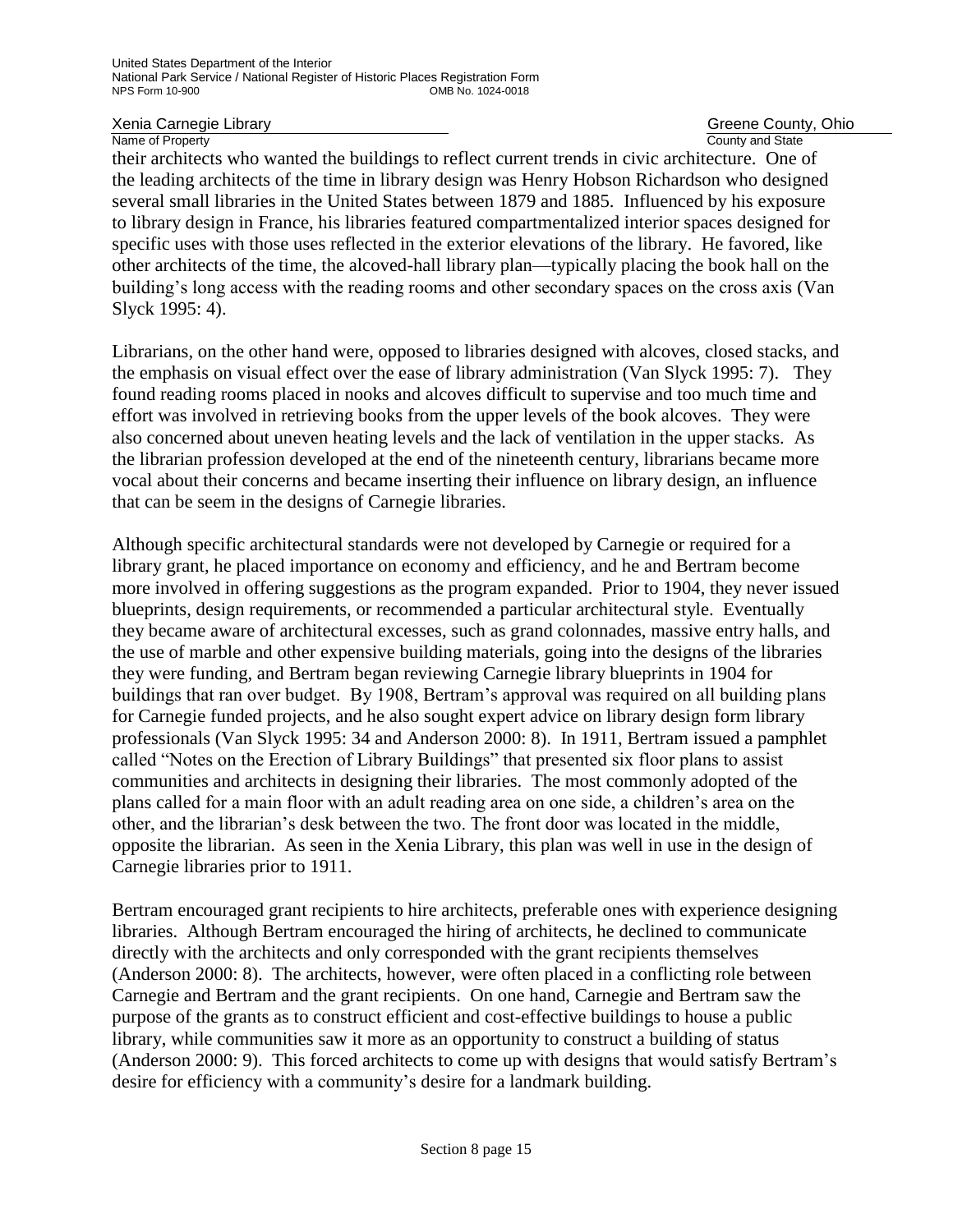Xenia Carnegie Library **Greene County, Ohio**<br>
Name of Property **Greene County, Ohio**<br>
Gounty and State County and State

Even prior to the distribution of Bertram's pamphlet, Carnegie libraries were often similar in design and the guidance provided by Bertram throughout the program and the emerging trends in library design resulted in the specific characteristics that help define a Carnegie building type. The most common design featured the one-to-two-stories on a raised basement, stairs leading to a central entrance, and first floor windows set high on the façade. Brick was the preferred exterior wall treatment since it was the least expensive fire-proof building material. Interior features include a small vestibule entering into one large room, open reading rooms, and perimeter book shelves. The raised basement allowed for a more habitable interior space that could be used for storage or offices. A Carnegie library typically placed more emphasis on public spaces, such as a reading room especially for children. For efficiency, the librarian's desk was centrally located where it had a clear view of the patrons, bookshelves, and entrance, thus, requiring less library personnel.

### *The Classical Revival Carnegie Library*

Popular following the World's Columbian Exposition in Chicago in 1893, Classical Revival became the preferred architectural style for libraries. Although Carnegie Libraries were designed in a number of architectural styles, including Romanesque Revival, Arts and Crafts and Beaux Arts, Classical Revival was most commonly used. The traits of a Classical Revival style library, often referred to as "Temples on Main Street," include evenly spaced columns, a pediment, masonry construction, flat or hipped roof lines, symmetrical plans, decorative window surrounds, and often a dome. Abigail Van Slyck writes that the dome both "literally and figuratively transformed the centrally placed delivery desk in the locus of public enlightenment" (Van Sylck 1995: 28-28). A study of Carnegie libraries across the country found that 79% of Carnegie libraries are in the Classical Revival style and that 10% of the libraries were built with domes, of which, about 80% of those libraries were approved prior to 1904 (Anderson 2000: 31).

In *Ohio Town*, Helen Hooven Santmyer reflects on the wide-spread similarity of Carnegiefunded libraries, although clearly not always the case, she writes "Courthouse, High School, and Carnegie Library: in any middle western country town these are buildings impossible not to recognize; particularly, all Carnegie libraries are so a like that one's memories hardly seem associated with an individual set of yellow-brick walls, white stone trim, and granite steps." (Santmyer 1962:187). As the inspiration for the above quote, the Xenia Carnegie Library is a typical example of the Classical Revival-style library funded through the Carnegie library program. It features the common design features associated with a Carnegie library including a Classical Revival design with a symmetrical pedimented façade, a raised foundation, masonry construction, windows set high on the elevation, a small entry vestibule reached by a flight of stairs, and a central lobby with reading rooms on either side. Constructed prior to Bertram's required approval of building plans, the presence of the ornate pediment and stained glass dome are indicative that the library had been built prior to Bertram's more critical review of library building plans.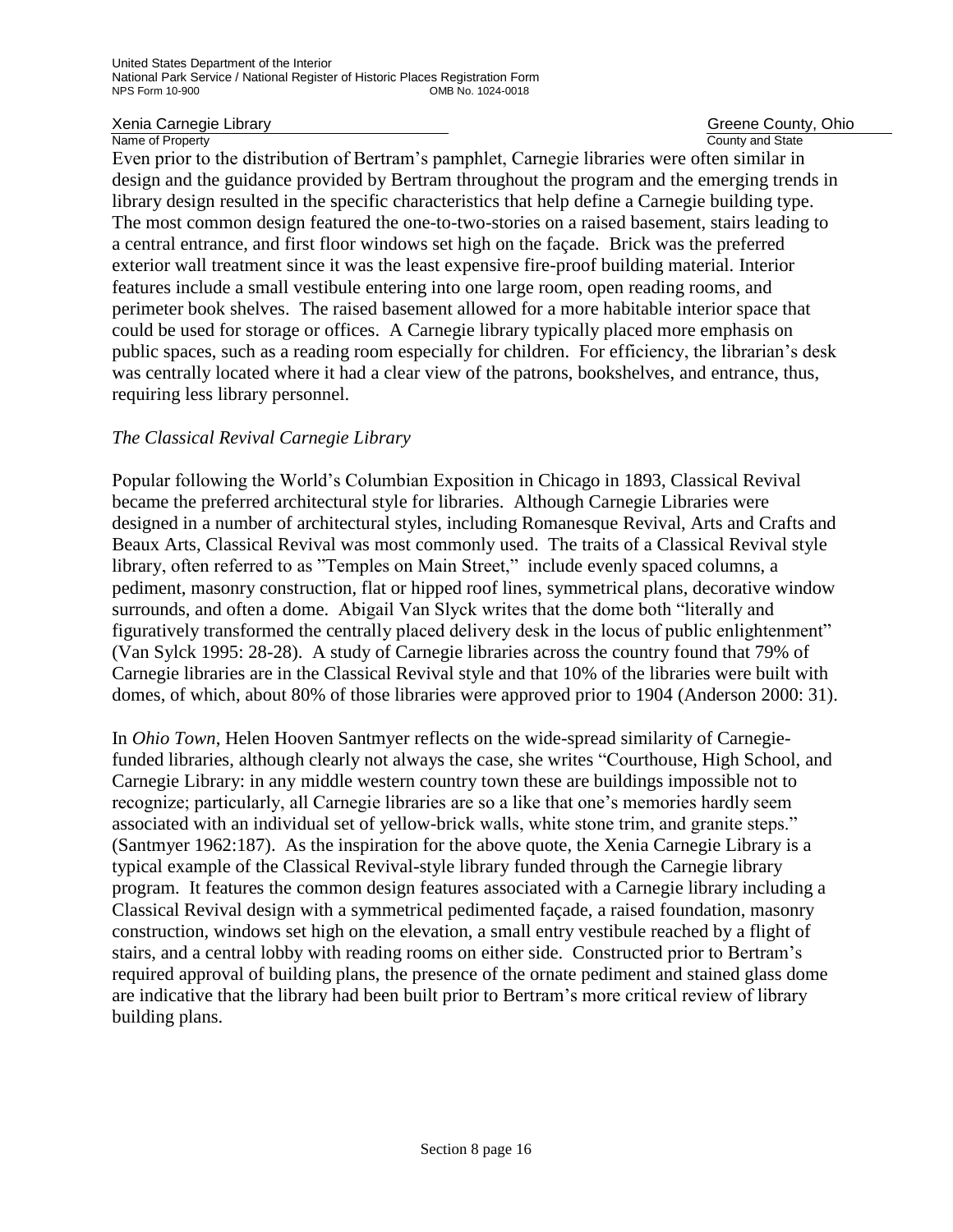Xenia Carnegie Library **Greene County, Ohio**<br>
Name of Property Greene County, Ohio Name of Property *Conclusion*

The Xenia Carnegie Library is locally significant under Criterion A in the area of education for its role in the history of education in Xenia by providing a public library and meeting place for the community for over 70 years. The building represents the perseverance of a group of women to provide their community with a center for learning, illustrating the importance of education historically to Xenia residents. The library is also significant for its association with Carnegie's nation-wide free public library program which funded the construction and furnishing of the library. It is also significant under Criterion C in the area of architecture as a library that embodies the distinctive features of the Carnegie library building type designed in the Classical Revival-style of architecture.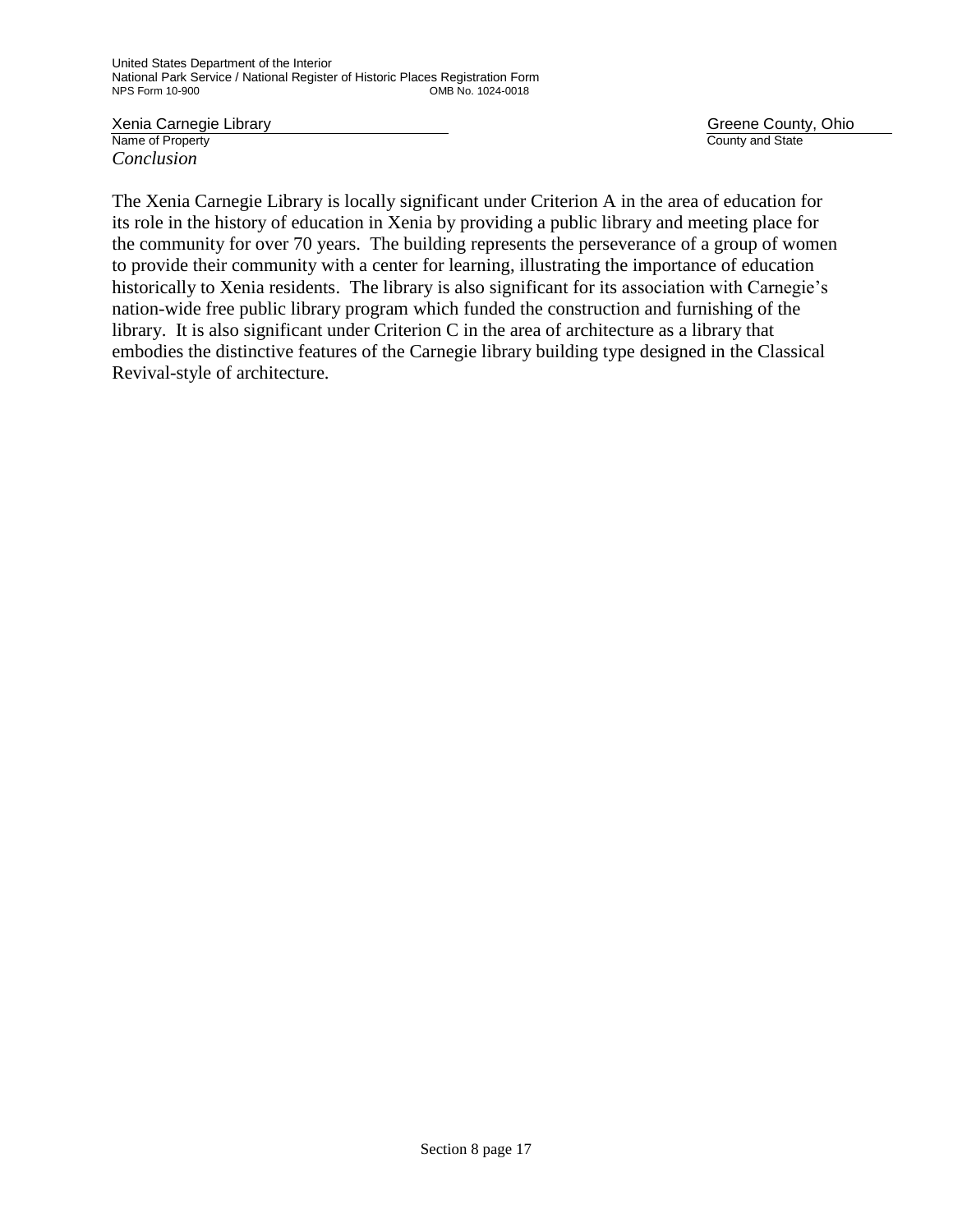Xenia Carnegie Library Martin County, Ohio Carnegie Library Channel County, Ohio County, Ohio County, Ohio County, Ohio

#### **9. Major Bibliographical References**

**Bibliography** (Cite the books, articles, and other sources used in preparing this form.)

\_\_\_\_\_\_\_\_\_\_\_\_\_\_\_\_\_\_\_\_\_\_\_\_\_\_\_\_\_\_\_\_\_\_\_\_\_\_\_\_\_\_\_\_\_\_\_\_\_\_\_\_\_\_\_\_\_\_\_\_\_\_\_\_\_\_\_\_\_\_\_\_\_\_\_\_\_\_

Anderson, Marcia. Illinois Carnegie Libraries National Register of Historic Properties Multiple Property Documentation Form, 2000.

Armentrout, Mary Ellen. *Carnegie Libraries of Ohio: Our Cultural Heritage.* Published by author, Wellington, Ohio, 2002.

Avdakov, Steven and Deborah Griffin. Downtown Xenia Historic District National Register Nomination Form, 2014.

History Committee of the Greene County Sesquicentennial Organization. *Out of the Wilderness 1803-1953, 150 Years of Greene County History*. Edwards Brothers, Inc., Ann Arbor, Michigan, 1953.

Santmyer, Helen Hooven. *Ohio Town*. The Ohio State University Press, Columbus, Ohio, 1962.

Van Slyck, Abigail A. Free to All: Carnegie Libraries & American Culture, 1890-1920. The University of Chicago Press, Chicago, Illinois, 1995.

*Xenia Daily Gazette*, 6/22/1903, 5/7/1904, 11/21/1935, 5/30/1970, 7/3/1976, 10/24/1977.

*Xenia Republican*, 7/3/1906.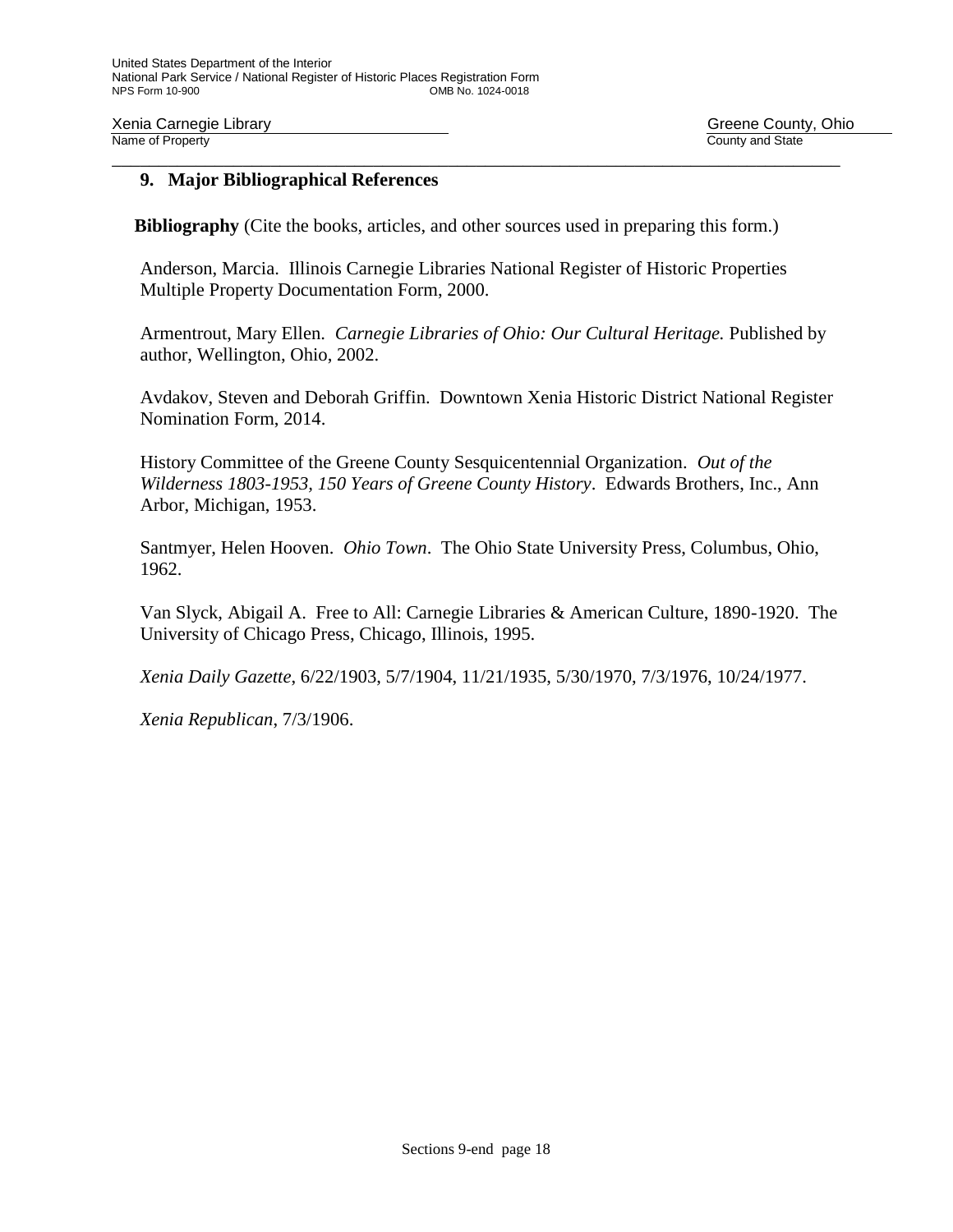Xenia Carnegie Library (*Xenia Carnegie Library Carnegie Library Carnegie Library Carnegie Library County, Ohio*<br>Name of Property

**Previous documentation on file (NPS):** 

- \_\_\_\_ preliminary determination of individual listing (36 CFR 67) has been requested
- \_\_\_\_ previously listed in the National Register
- \_\_\_\_ previously determined eligible by the National Register
- \_\_\_\_ designated a National Historic Landmark
- recorded by Historic American Buildings Survey #
- \_\_\_\_ recorded by Historic American Engineering Record # \_\_\_\_\_\_\_\_\_\_
- \_\_\_\_ recorded by Historic American Landscape Survey # \_\_\_\_\_\_\_\_\_\_\_

#### **Primary location of additional data:**

- \_\_\_\_ State Historic Preservation Office
- \_\_\_\_ Other State agency
- \_\_\_\_ Federal agency
- \_\_\_\_ Local government
- \_\_\_\_ University
- \_\_\_\_ Other
- Name of repository: \_\_\_\_\_\_\_\_\_\_\_\_\_\_\_\_\_\_\_\_\_\_\_\_\_\_\_\_\_\_\_\_\_\_\_\_\_

**Historic Resources Survey Number (if assigned):** \_ GRE-206-12\_\_\_\_**\_**

\_\_\_\_\_\_\_\_\_\_\_\_\_\_\_\_\_\_\_\_\_\_\_\_\_\_\_\_\_\_\_\_\_\_\_\_\_\_\_\_\_\_\_\_\_\_\_\_\_\_\_\_\_\_\_\_\_\_\_\_\_\_\_\_\_\_\_\_\_\_\_\_\_\_\_\_\_\_

### **10. Geographical Data**

#### **Acreage of Property** \_less than one acre

Use either the UTM system or latitude/longitude coordinates

### **Latitude/Longitude Coordinates**

| Datum if other than WGS84:<br>(enter coordinates to 6 decimal places) |            |
|-----------------------------------------------------------------------|------------|
| 1. Latitude:                                                          | Longitude: |
| 2. Latitude:                                                          | Longitude: |
| 3. Latitude:                                                          | Longitude: |
| 4. Latitude:                                                          | Longitude: |

County and State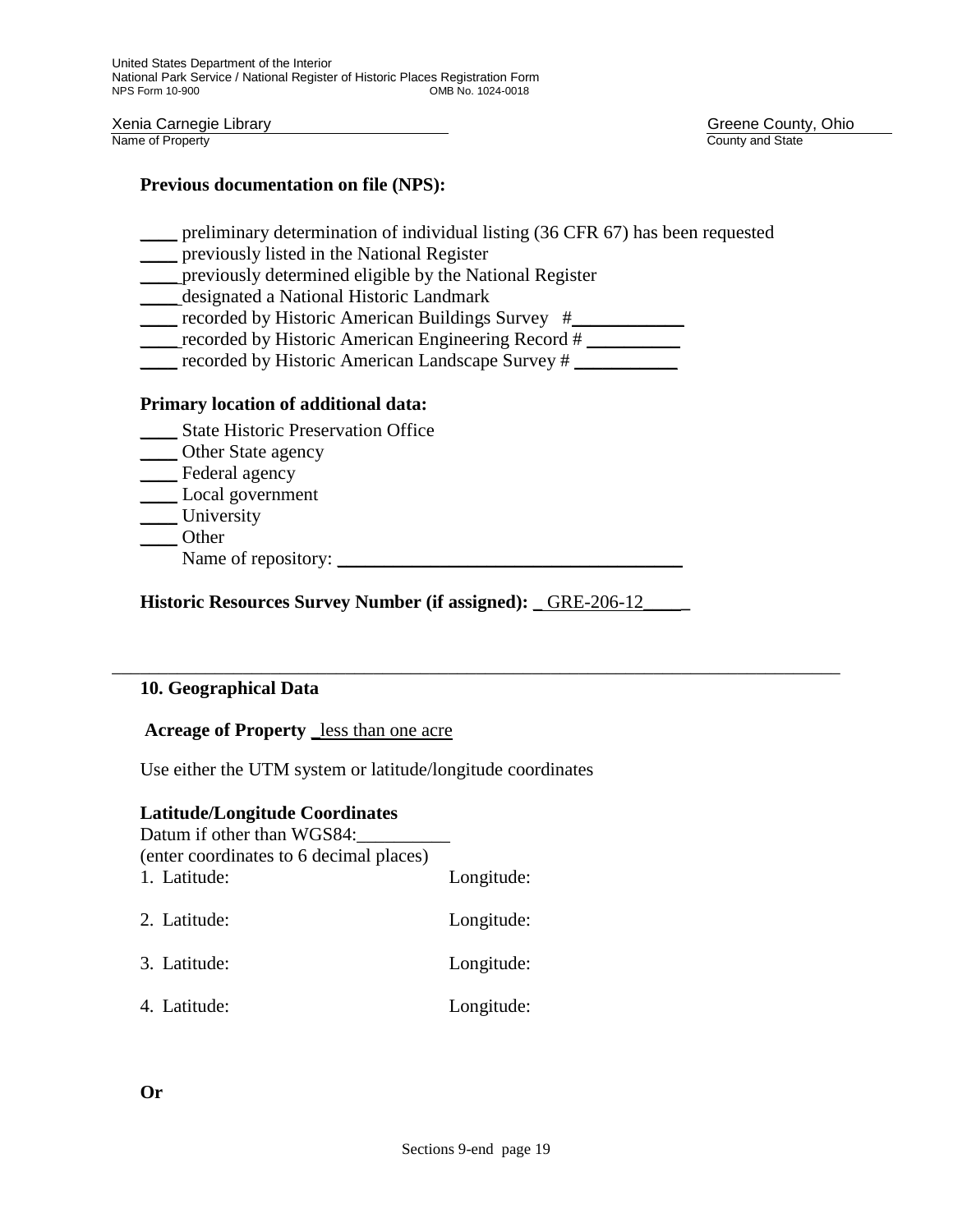Xenia Carnegie Library **Greene County, Ohio**<br>
Name of Property **Greene County, Ohio**<br>
Gounty and State County and State **UTM References** Datum (indicated on USGS map): NAD 1927 or | NAD 1983 1. Zone: 17 Easting: 249042 Northing: 4396978 2. Zone: Easting: Northing: 3. Zone: Easting: Northing: 4. Zone: Easting : Northing: X

**Verbal Boundary Description** (Describe the boundaries of the property.) Built on a 200 foot by 165 foot lot (4/10 of an acre) donated as part of an estate owned by Louise Roberts Lackey and Diana Roberts. Bounded on the west by Edison Boulevard, on the north by Hayes Avenue, on the east by a closed alleyway, and on the south by Church Street, known as Parcel Id M4000020005003200 on the Greene County Auditor website. See Figure 1.

**Boundary Justification** (Explain why the boundaries were selected.) The boundary contains all property historically associated with the library.

\_\_\_\_\_\_\_\_\_\_\_\_\_\_\_\_\_\_\_\_\_\_\_\_\_\_\_\_\_\_\_\_\_\_\_\_\_\_\_\_\_\_\_\_\_\_\_\_\_\_\_\_\_\_\_\_\_\_\_\_\_\_\_\_\_\_\_\_\_\_\_\_\_\_\_\_\_\_

#### **11. Form Prepared By**

| name/title: Josephine L. Reno with assistance from Megan Rupnik and Carrie Simmons of |                             |
|---------------------------------------------------------------------------------------|-----------------------------|
| the Ohio History Connection                                                           |                             |
|                                                                                       |                             |
| street $&$ number: P.O. Box 361                                                       |                             |
| city or town: Xenia                                                                   | state: Ohio zip code: 45385 |
| e-mail herbdiva45385@yahoo.com                                                        |                             |
| telephone: (937) 361-2354                                                             |                             |
| date: 21 May 2014                                                                     |                             |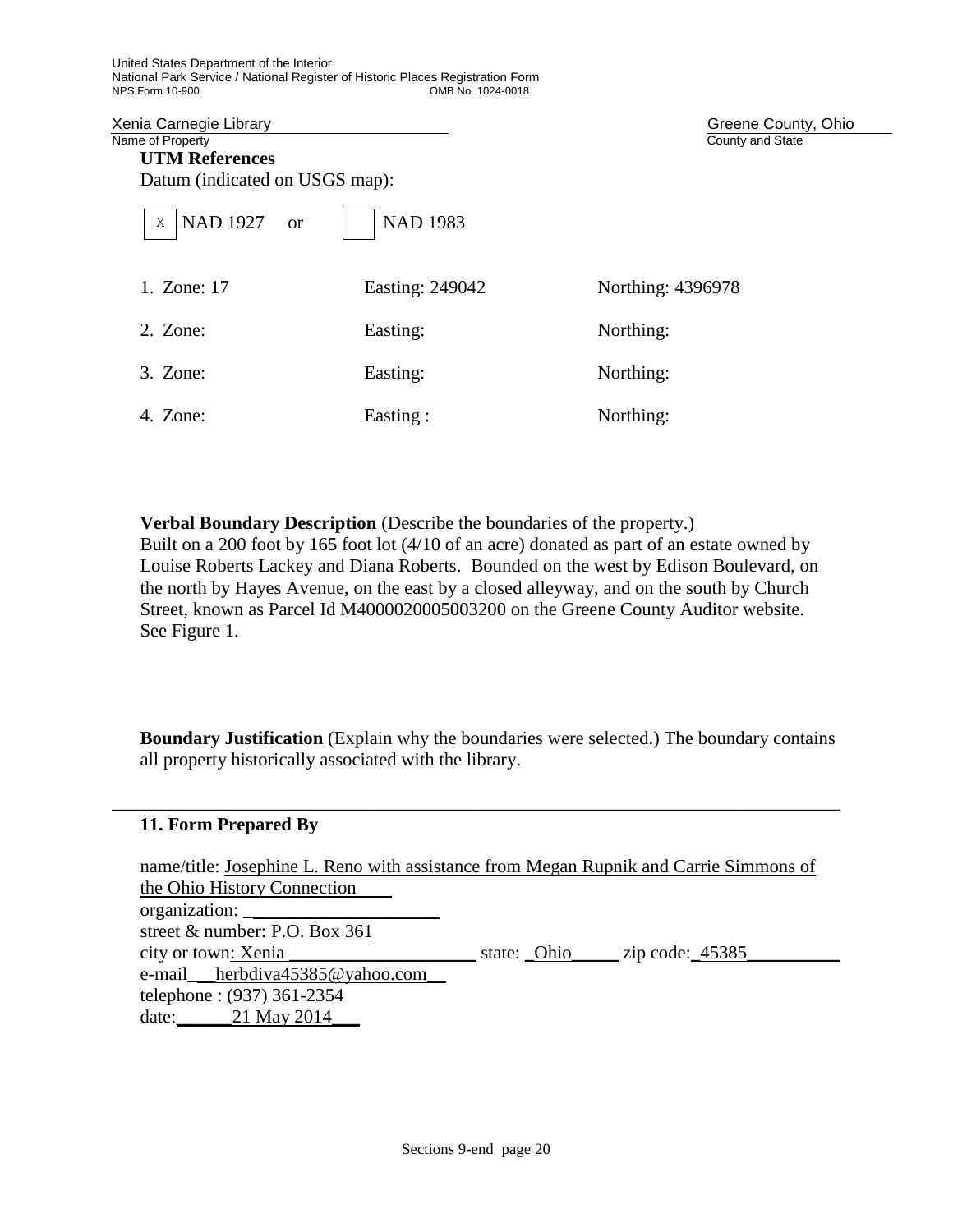Xenia Carnegie Library Martin County, Ohio Carnegie Library Greene County, Ohio County, Ohio County, Ohio County<br>
Name of Property

County and State

#### **Additional Documentation**

Submit the following items with the completed form:

 **Maps:** A **USGS map** or equivalent (7.5 or 15 minute series) indicating the property's location. M40-2-5-320landscapeaerial2013

\_\_\_\_\_\_\_\_\_\_\_\_\_\_\_\_\_\_\_\_\_\_\_\_\_\_\_\_\_\_\_\_\_\_\_\_\_\_\_\_\_\_\_\_\_\_\_\_\_\_\_\_\_\_\_\_\_\_\_\_\_\_\_\_\_\_\_\_\_\_\_\_\_\_\_

- **Sketch map** for historic districts and properties having large acreage or numerous resources. Key all photographs to this map.
- **Additional items:** (Check with the SHPO, TPO, or FPO for any additional items.)

#### **Photographs**

Submit clear and descriptive photographs. The size of each image must be 1600x1200 pixels (minimum), 3000x2000 preferred, at 300 ppi (pixels per inch) or larger. Key all photographs to the sketch map. Each photograph must be numbered and that number must correspond to the photograph number on the photo log. For simplicity, the name of the photographer, photo date, etc. may be listed once on the photograph log and doesn't need to be labeled on every photograph.

### **Photo Log**

Name of Property: Xenia Carnegie Library

City or Vicinity: Xenia

County: Greene State: Ohio

Photographer: Josephine Reno and Megan Rupnik

Date Photographed: April 2014 and August 25, 2014

Description of Photograph(s) and number, include description of view indicating direction of camera:

1 of 19 (OH\_GreeneCounty\_XeniaCarnegieLibrary\_0001) Front and east façade facing northwest.

2 of 19 (OH\_GreeneCounty\_XeniaCarnegieLibrary\_0002)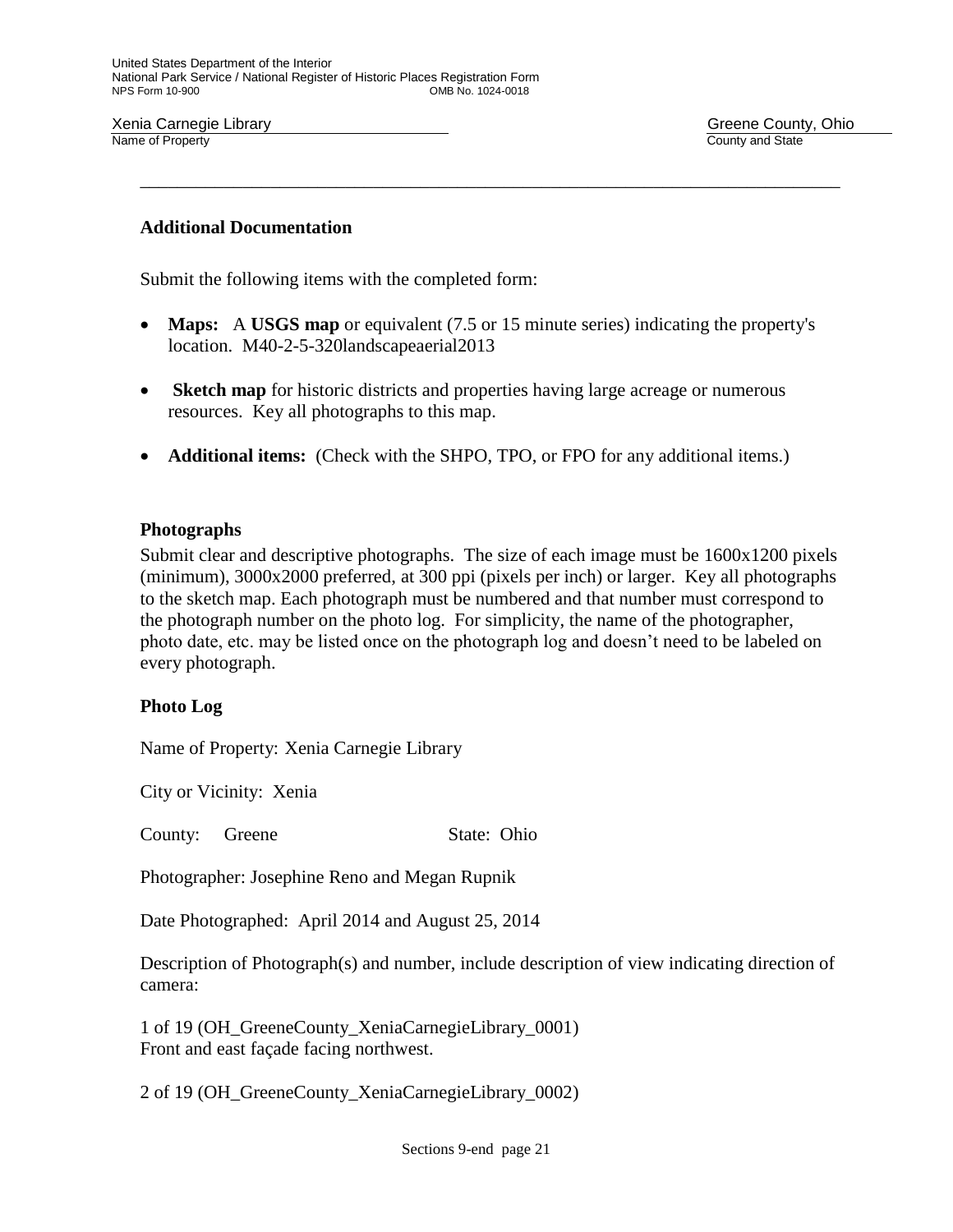Front and west façade facing northeast. 3 of 19 (OH\_GreeneCounty\_XeniaCarnegieLibrary\_0003) Front (south) façade facing north.

4 of 19 (OH\_GreeneCounty\_XeniaCarnegieLibrary\_0004) East elevation facing west.

5 of 19 (OH\_GreeneCounty\_XeniaCarnegieLibrary\_0005) Northwest rear corner facing southeast.

6 of 19 (OH\_GreeneCounty\_XeniaCarnegieLibrary\_0006) Rear elevation facing southwest.

7 of 19 (OH\_GreeneCounty\_XeniaCarnegieLibrary\_0007) East and north elevations of the garage addition.

8 of 19 (OH\_GreeneCounty\_XeniaCarnegieLibrary\_0008) Interior view of rotunda space facing south toward front door.

9 of 19 (OH\_GreeneCounty\_XeniaCarnegieLibrary\_0009) Detail view of wood bannister of stairs leading to basement.

10 of 19 (OH\_GreeneCounty\_XeniaCarnegieLibrary\_0010) Interior view of stained glass dome.

11 of 19 (OH\_GreeneCounty\_XeniaCarnegieLibrary\_0011) Interior view of rotunda space, facing north.

12 of 19 (OH\_GreeneCounty\_XeniaCarnegieLibrary\_0012) Detail view of original tile floor.

13 of 19 (OH\_GreeneCounty\_XeniaCarnegieLibrary\_0013) View of reading room looking southwest.

14 of 19 (OH\_GreeneCounty\_XeniaCarnegieLibrary\_0014) View looking west from reading room.

15 of 19 (OH\_GreeneCounty\_XeniaCarnegieLibrary\_0015) View looking west from rotunda space towards reading.

16 of 19 (OH\_GreeneCounty\_XeniaCarnegieLibrary\_0016) View of second level of stacks section.

17 or 19 (OH\_GreeneCounty\_XeniaCarnegieLibrary\_0017) View of metal ranges on the first level of the stacks.

Xenia Carnegie Library **Greene County, Ohio**<br>
Name of Property **Greene County, Ohio**<br>
Gounty and State County and State